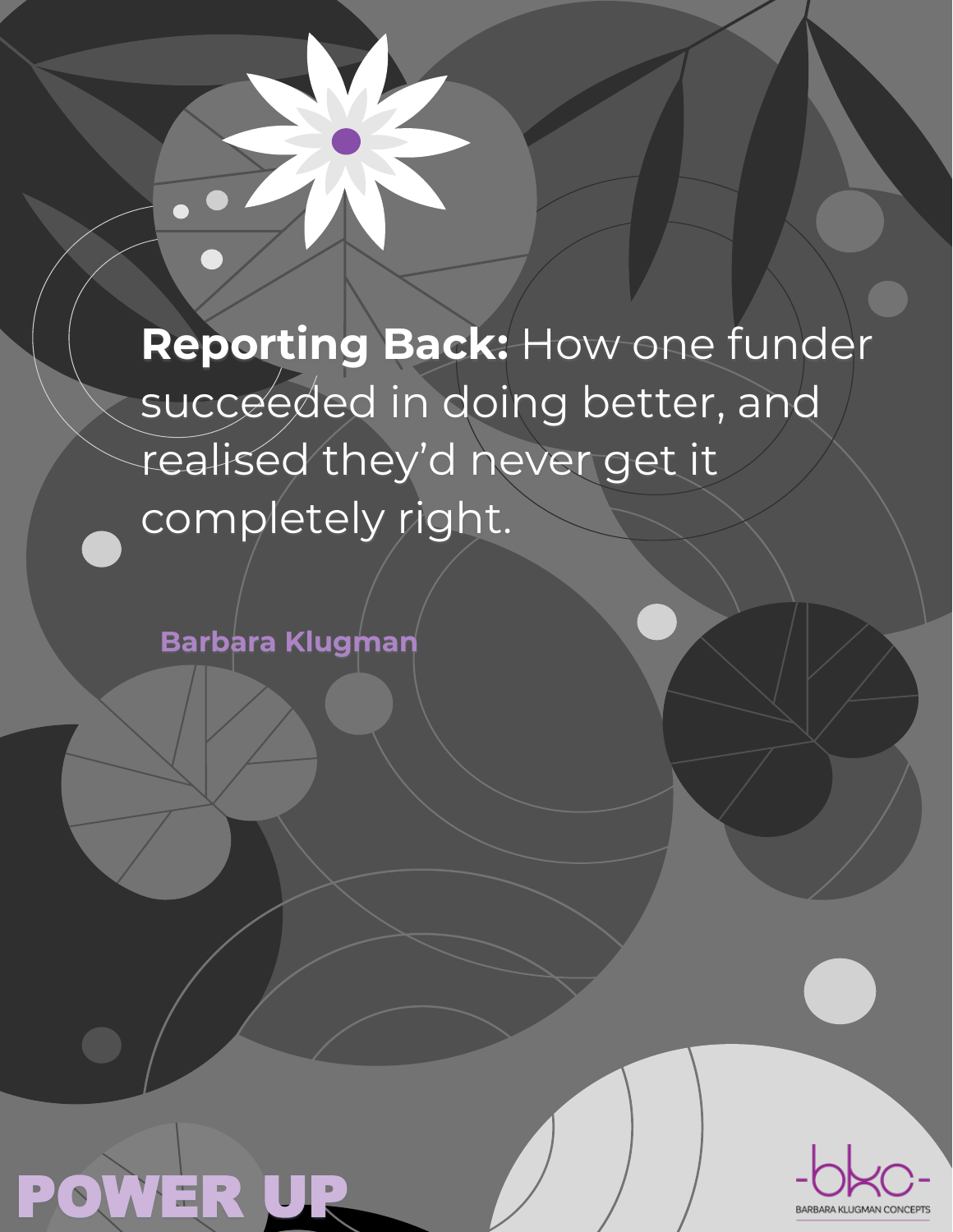## **CONTENTS**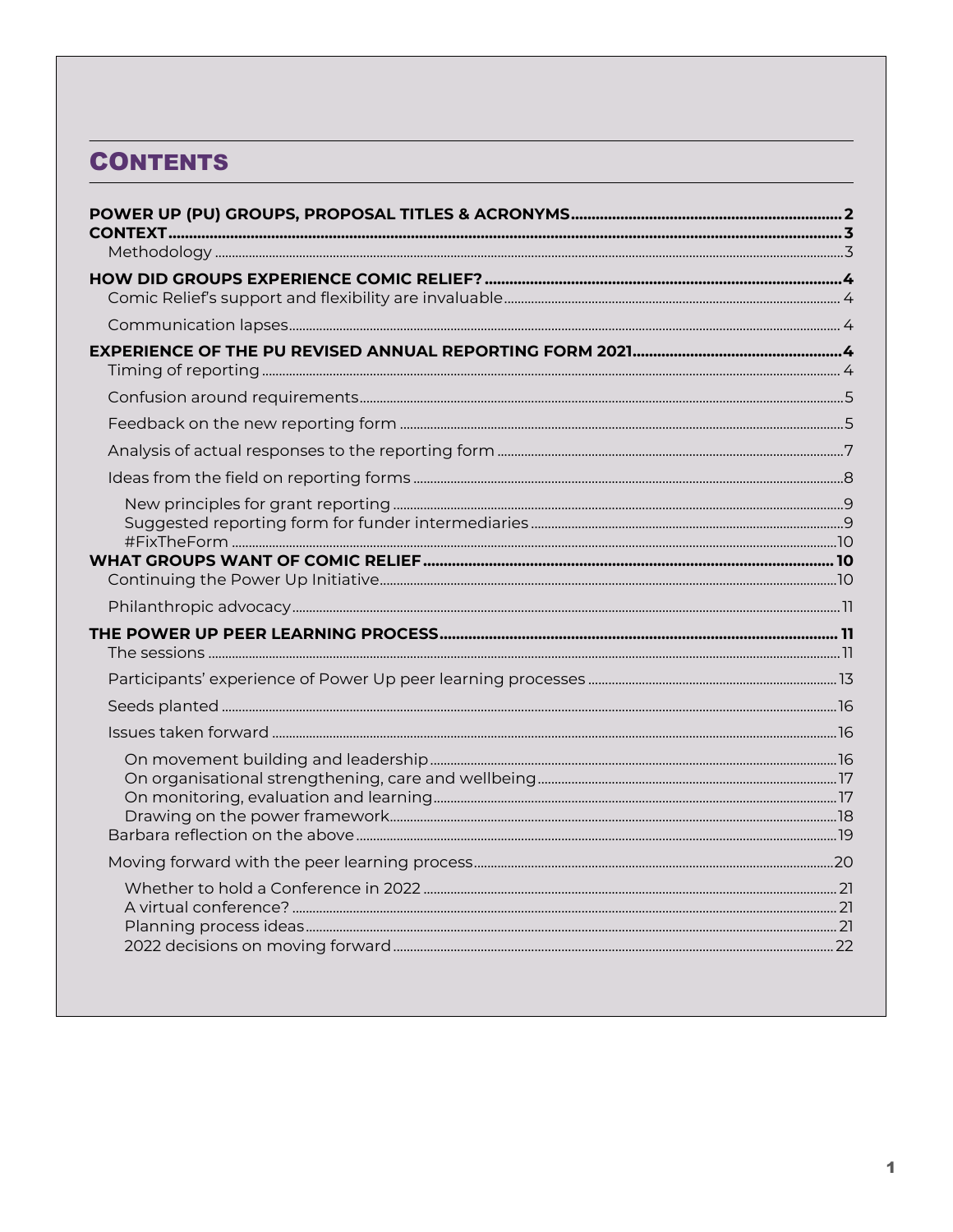## <span id="page-2-0"></span>POWER UP GROUPS, PROPOSAL TITLES & ACRONYMS

**Astraea** – Astraea Lesbian Foundation for Justice: 'Online and in the Streets: Powering Up South Asian LBTQI Women's Movements'

**CREA** – Creating Resources for Empowerment in Action (with three partners): 'All Women Count: Rethink power/reimagine agendas/reboot strategies in the feminist movement in India'

**EVAW** – End Violence against Women Coalition: 'Could Do Better: Pushing for a whole school approach to girls' safety and equality'

**Fawcett** Society (a consortium of seven partners): 'Equal Power'

**FRIDA** – The Young Feminist Fund: 'Shaking the Ground; Colouring the Sky: Strengthening LBTQI Movements in Sub Saharan Africa'

o **WHER** – Women's Health & Equal Rights Initiative

**IWGIA** – International Work Group for Indigenous Affairs (with three partners): 'Empowering indigenous women in Africa and Asia'

Leeds Women's Aid (a consortium of 10 partners): '**Women's Lives Leeds** (WLL) Voices'

**PWC** – Pastoral Women's Council: 'Empower - Embracing Pastoralists who Organise for Women's Empowerment and Rights'

o **MWEDO** – Maasai Women Development Organisation

#### **Sappho for Equality**; **Point of View**

**UHAI**-EASHRI – East African Sexual Health and Rights Initiative: 'Powering Up Sex Worker organising for Human Rights'

o **RUF** – Red Umbrella Fund

**UAF-A** – Urgent Action Fund for Women's Rights – Africa: 'Strengthening women's rights organising resistance and resilience'

**Vidyanikethan** (a consortium of six partners): 'Nurturing Movement of Girls and Young Women as Agents of Change to Ascertain their Rights'

**WIEGO** – Women in Informal Employment: Globalising and Organising: 'Empowering Women Home-based Workers' **HNSA** – HomeNet South Asia Trust

**Womankind** Worldwide: 'Collective Action to Realise Equality (CARE): Feminist movement building in Zimbabwe'

- o **WCoZ** Women's Coalition of Zimbabwe
- **WIPSU** Women in Politics Support Unit

**WRW** – Women for Refugee Women: 'Refugee Women – Empower and Change' o **RWC** – Refugee Women Connect

**WIP** – Women in Prison: 'Power Up: Building the Women's Centre Movement'

**WoMin**, African Gender and Extractives Alliance: 'African women's voice, African women's development sovereignty: the right to say no'

- o **CNRG** Centre for Natural Resource Governance
- o **Kebetkache** Women Development and Resource Centre

**YWT** – Young Women's Trust: Power Up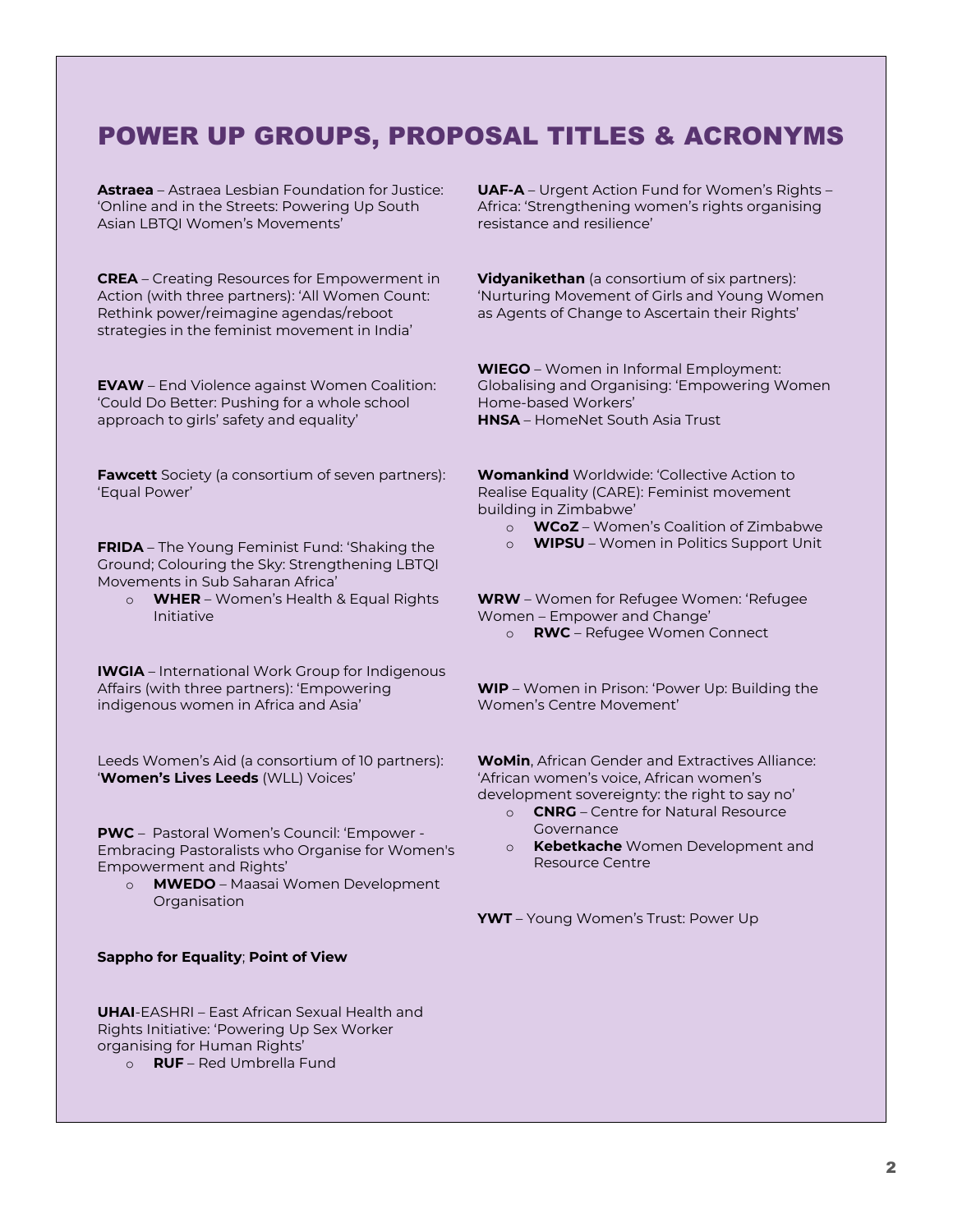## <span id="page-3-0"></span>CONTEXT

For Comic Relief, the Power Up initiative is an opportunity to explore what funder practices are most effective in supporting movements and movement building. While its initial call for proposals, and the 'Start-up form' it required were in line with Comic Relief's usual approach, soon thereafter the Comic Relief team responsible for Power Up shifted strategy. They let go of the 'Start-up form' in part because within months of receiving their grants, the groups had to rethink their priorities and strategies in light of Covid and lockdowns. In line with the recommendations of the Scoping Study on Women's Movements that it had commissioned, it adopted a learning approach to its own practices.

After receiving grantees annual reports for Year 1 of Power Up, Comic Relief held a consultation with grantees about how they experienced the form and what could be improved. They revised the form for use in Year 2. This was somewhat complicated by Comic Relief also introducing Salesforce as a platform on which grantees could report, and some confusion for grantees as to what to report on the new form and what to report on Salesforce. As part of its learning process, Comic Relief contracted me as a learning partner to them and to the cohort of Power Up grantees. At the end of Year 1, Comic Relief asked me to review the annual reports to explore 'if and how this work is leading to women and girls involved having more power within their contexts', defining power as agency to 'define, decide, do'. [The Power Framework developed from that exercise](https://assets.ctfassets.net/zsfivwzfgl3t/6px6rT6WH7TWAl8jRi6cNu/7adf636d0b4e6a60922912218bd2b0c4/Power_Up_Outcome_Harvesting_Report_2021.pdf)  [formed the basis for further engagement and consultation with the cohort.](https://assets.ctfassets.net/zsfivwzfgl3t/6px6rT6WH7TWAl8jRi6cNu/7adf636d0b4e6a60922912218bd2b0c4/Power_Up_Outcome_Harvesting_Report_2021.pdf) For its learning at the end of Year 2 of Power up, Comic Relief asked me to identify themes emerging across the annual reports, and to assess if the Annual Reporting Form worked better than the previous one. Findings on themes are presented in a separate report: Feminist resilience and innovation within a pandemic: lessons from the Comic Relief Power Up cohort. This report focuses on issues raised by Power Up groups regarding Comic Relief, the Power Up annual reporting form and the peer learning process.

## <span id="page-3-1"></span>**Methodology**

The report is based on my analysis of each annual report, followed by interviews with all but one grantee. In seven cases, partners in the proposal to Comic Relief joined the primary grantee in the online interview. Interviews were done in confidence. In December 2021, I shared an anonymised version (bar references to Annual Reports which of course were done for Comic Relief) to Comic Relief. I sent all references to each organisation's annual report and any quotes from individuals interviewed back to the relevant organisation, to decide a) if they were happy with the wording or to make changes and b) if they wanted any of these to be kept anonymous, or to be named by the person who spoke and / or their organisation. I then made changes accordingly. Quotations that are not referenced are from annual reports. I sent a next version to all Power Up groups in late January, so they could prepare for a feedback session with Comic Relief in early February 2022, and a collective conversation on the themes arising, and ways of moving forward the Power Up peer learning process. Seeing the references to them in context of the full report, they could also indicate any necessary changes. While this report is for Comic Relief's internal use, this process ensured that grantees are accurately referenced and comfortable with how their experiences are represented.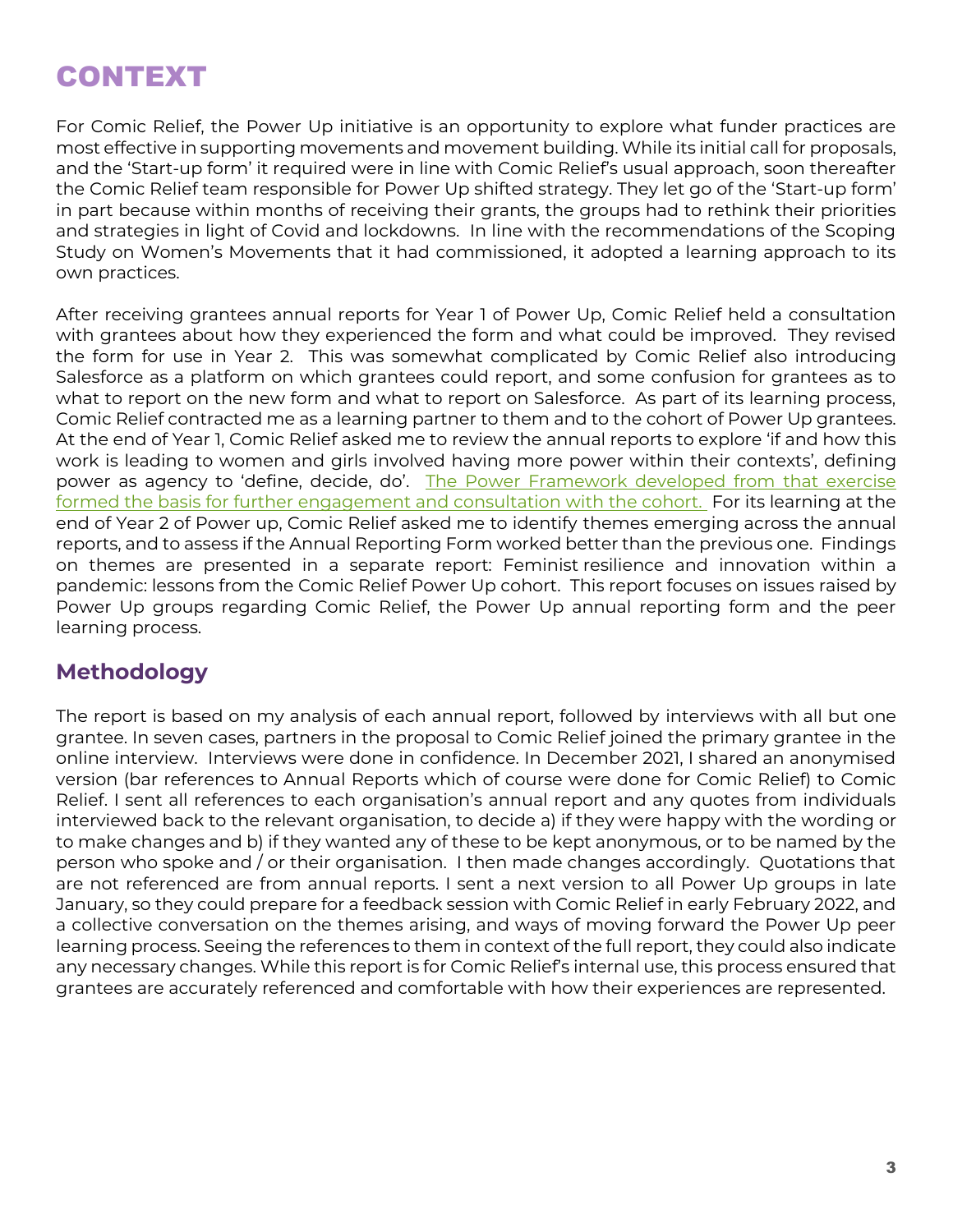## <span id="page-4-0"></span>HOW DID GROUPS EXPERIENCE COMIC RELIEF?

### <span id="page-4-1"></span>**Comic Relief's support and flexibility are invaluable**

The following text ably captures the perspective shared by most groups of tremendous gratitude for Comic Relief's support and flexibility:

*"We are very grateful for the flexibility and responsiveness Comic Relief has enabled. This ensures that we have been able to take the time needed to critically reflect, and apply learnings to our planning going forward. The last +18 months have been incredibly challenging requiring us to adapt significantly and be as nimble as possible. We feel proud to work with a funder as Comic Relief who helps make this possible." (Deniz Ugur, EVAW)*

It may be worth noting that those who have had funding from other parts of Comic Relief have indicated how very different the Power Up reporting experience has been. They found reporting on other grants from Comic Relief extremely demanding, with unhelpful and to their experience, often inappropriate, reporting requirements.

### <span id="page-4-2"></span>**Communication lapses**

Two groups expressed appreciation for Comic Relief having invited them into conversation about potential partnerships, but indicated that communication seemed to stop without concluding.

*"For example, we took part in a meeting about a potential partnership with Mars at the start of the year, but after that initial meeting we never heard anything back; and were also canvassed about a booster pot without clear outcomes or next steps communicated." (Anonymous)*

A number of groups expressed anxiety about shifts in membership of the Comic Relief Power Up team and in the absence of their liaison persons, inadequate communication as to with whom they should engage.

# <span id="page-4-3"></span>EXPERIENCE OF THE PU REVISED ANNUAL REPORTING FORM 2021

## <span id="page-4-4"></span>**Timing of reporting**

A number of groups, and most particularly the funder intermediaries and others who sub-grant, supported through Power Up, raised a concern that Comic Relief's October timing for this form does not match the calendar year whereas the Power Up groups use the calendar year. As a result they are unable to report on grants over a year, or have to go back to earlier reports to do so.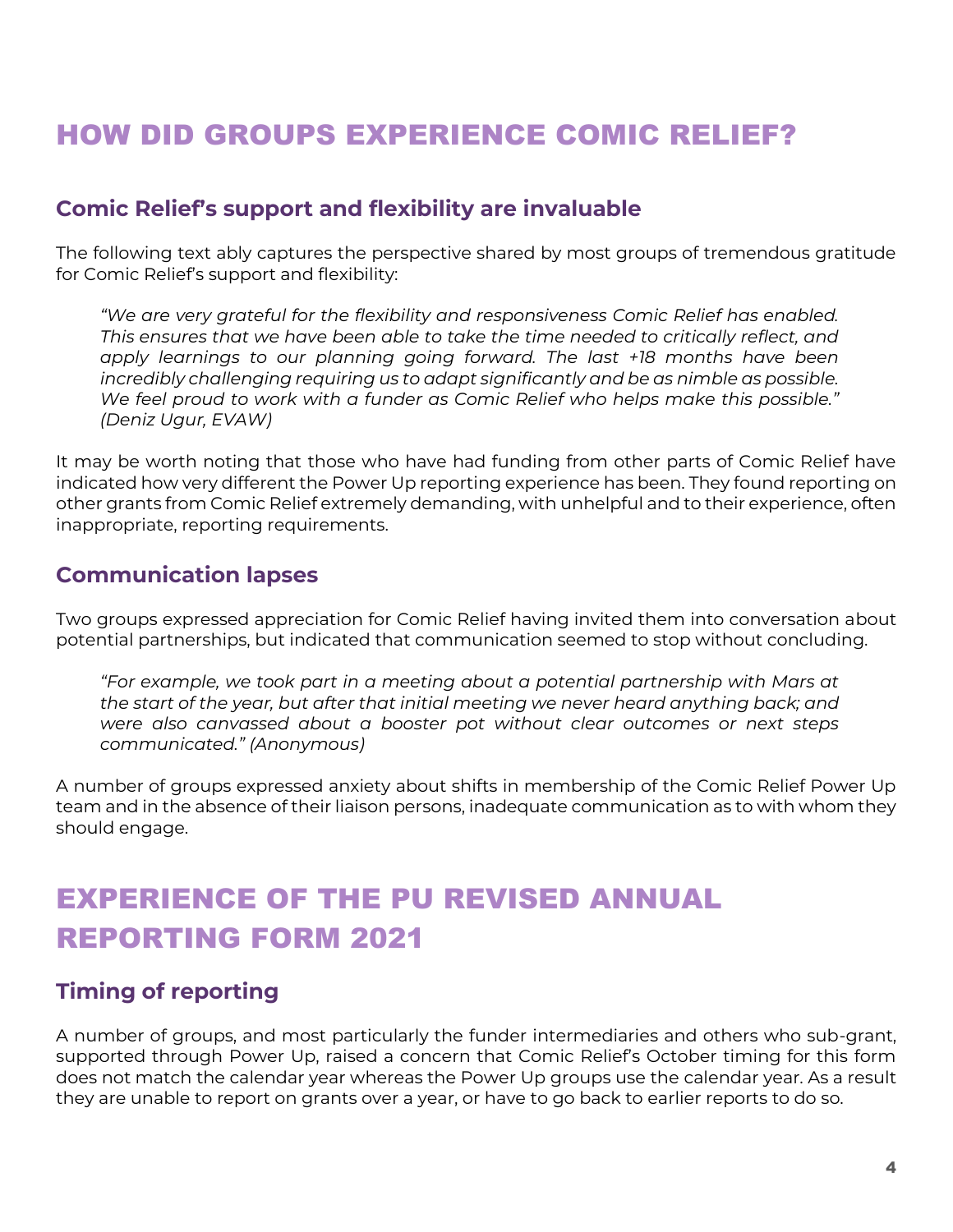*"That's why I can't go to fullest of story because of awareness of timing – sometimes I'd have to go back to information I shared in year 1." (Paul-Gilbert Colletaz, Red Umbrella Fund)* 

Hence they did not always have at hand their own organisational analysis of achievements, what went well and what strategies to shift, in time for responding to the Comic Relief report. This meant they had to do this work as an additional activity, rather than it fitting seamlessly into their monitoring, evaluation, learning and reporting cycle.

## <span id="page-5-0"></span>**Confusion around requirements**

A few groups indicated that at the same time as they have very much appreciated Comic Relief's supportiveness and flexibility, the communication has not been clear enough on whether they still have to report against indicators in the start-up forms.

*"In terms of accountability, when we started the grant there was a grant Start Off form that was used to formally approve the project with a formal MEL structure and indicators which Comic Relief commented on, and then we enhanced them and in the first annual report we reported back on all the indicators. This almost dropped off with the new form. The old one asked for each outcome for every indicator – so Comic Relief should have been very clear about what they are holding us accountable for. They've never referred back to the Start-up form and if we have any accountability to it or is it obsolete." (Laura Brown, Womankind)*

They also expressed concern on lack of official communication about changes, and on how to do financial reporting in relation to those changes – in relation to project adaptations because of Covid, agreed upon in conversations with Comic Relief. For example,

*"We were also not given formal approval and contractual documents showing the amendments or any guidance on how we should reflect the changes in our financial reporting. We did enquire about how to reflect the changes and were advised to follow a process that worked best for us which we did. However, because the donor financial template is fixed with formulas, it has been difficult to unravel this, taken a lot of time to work through and more guidance on this would have been welcomed." (Laura Brown)*

## <span id="page-5-1"></span>**Feedback on the new reporting form**

Power Up groups had mixed experiences of the revised reporting form.

| It was improved | Much improved but |
|-----------------|-------------------|
| and worked well | more can be done  |
|                 |                   |

Two thirds of the groups (11) described it in positive terms. Many found it clear, relevant and helpful in terms of sharing information and reflecting. Groups appreciated it being short and that it "invited a more overall, higher level of reflection." Some felt excited as it enabled them to tell their story.

*"We used it to reflect on how we've done and what to do to overcome areas we were lacking – an opportunity for us to think about what we've done. On the signs of change*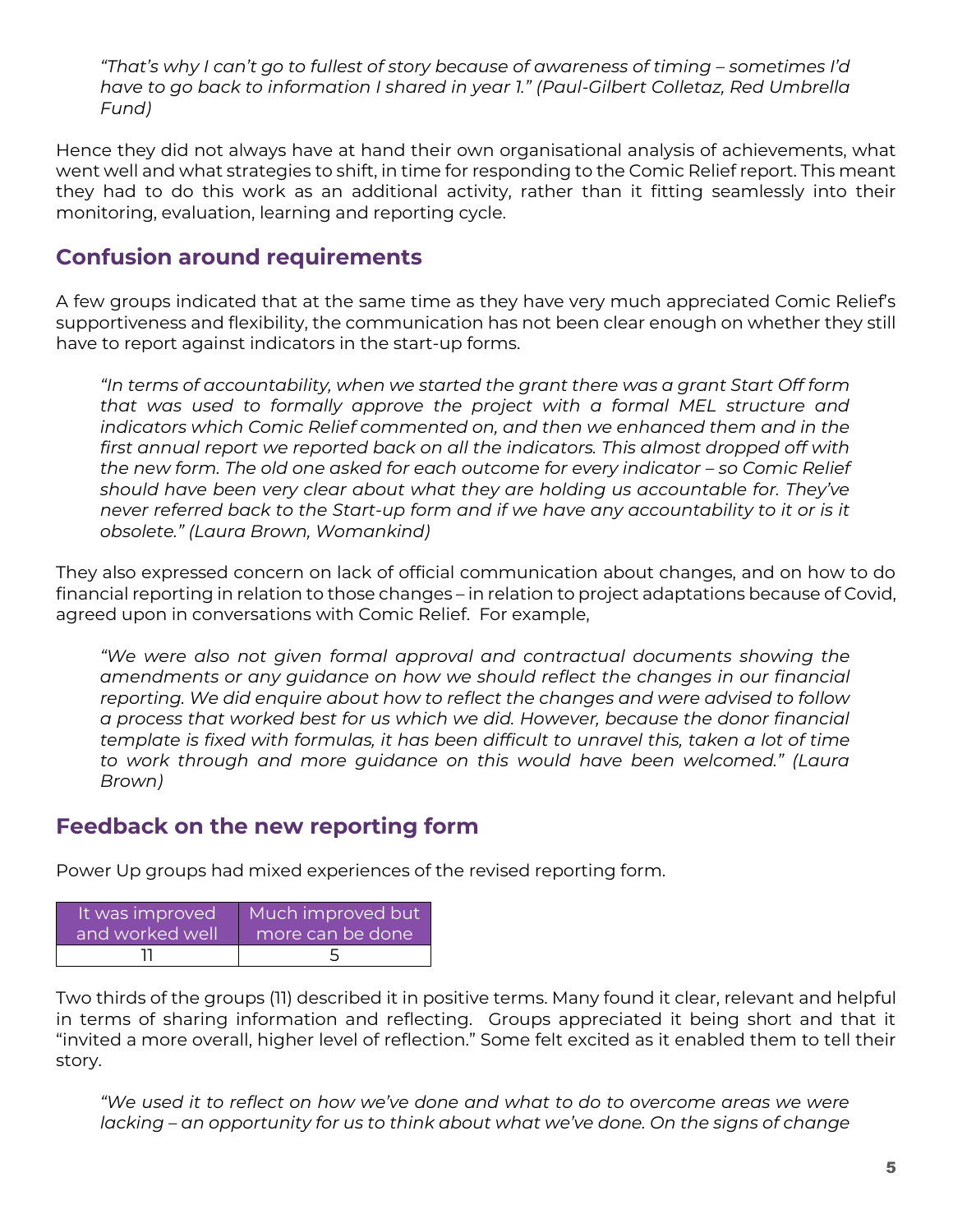*part – who have we influenced – it's good. We were able to reflect on what changes happened, very good, we liked that part the most." (Vidyanikethan)*

Some of these nevertheless were not entirely sure what Comic Relief was looking for. For example,

*"The overview, looking at risks, opportunities and learnings felt good to me. And then where we're getting to the long term shifts, positive, negative and actions, we agreed the questions are a little hard to get your head around what they're asking; so we were unsure if we're answering in the right way." (Lydia Morgan, Young Women's Trust)* 

Another raised this in relation to the question about risks, not knowing if this related to organisational risks or risks faced by the movement. One suggested that 2.4 and 4.1b seem to overlap and suggested that 4.1b could be changed *"to inquire about new risks and challenges, so partners could include new information/context as needed."* (Astraea) Similarly one group suggested the form distinguish organisational learning from programmatic learning.

A third (five) of the groups indicated the form is an improvement, but felt more could be done to strengthen it. A few of them questioned the value of separating out the pieces which made it difficult for them to tell a coherent story:

*"…other funders are less rigid – I'm invited to tell the story: what's the context, what happened, what are your reflections, what's been the impact and how has that affected you for the year to come – and I can structure it as appropriate. That feels like a narrative whereas with the Comic Relief form I found myself asking 'which part answers which question here?' It was less easy to separate the opportunities from the learning and what happened last year." (Anonymous)*

Some in this group felt that it was repetitive:

*"Throughout the reporting form, there are questions around learning and challenges, and while we're sure it is not intended to be repetitive, as we work to fill out each question, we find ourselves repeating information throughout the report. Also, there could be a way for the questions focused on positive shifts/changes (and contributions to such, e.g. questions 2.1-2.3) could be collapsed into one. The same goes for the questions around the learning section (section 3)." (Astraea)*

One said it felt too vague:

*"The questions were a bit more vague, asking a lot about learning as opposed to impact – perhaps a matter of personal style. I like outcome reporting; I'm not a fan of the fluff." (Anonymous Interviewee)*

However, others indicated that they liked the focus on outcomes.

Four mentioned that the restrictions on words was limiting. Three of these were partnerships where each partner has different things to report.

Notwithstanding the improvements, many thought their ability to reflect the work well would be improved by the form inviting one or two case studies, allowing a page for each.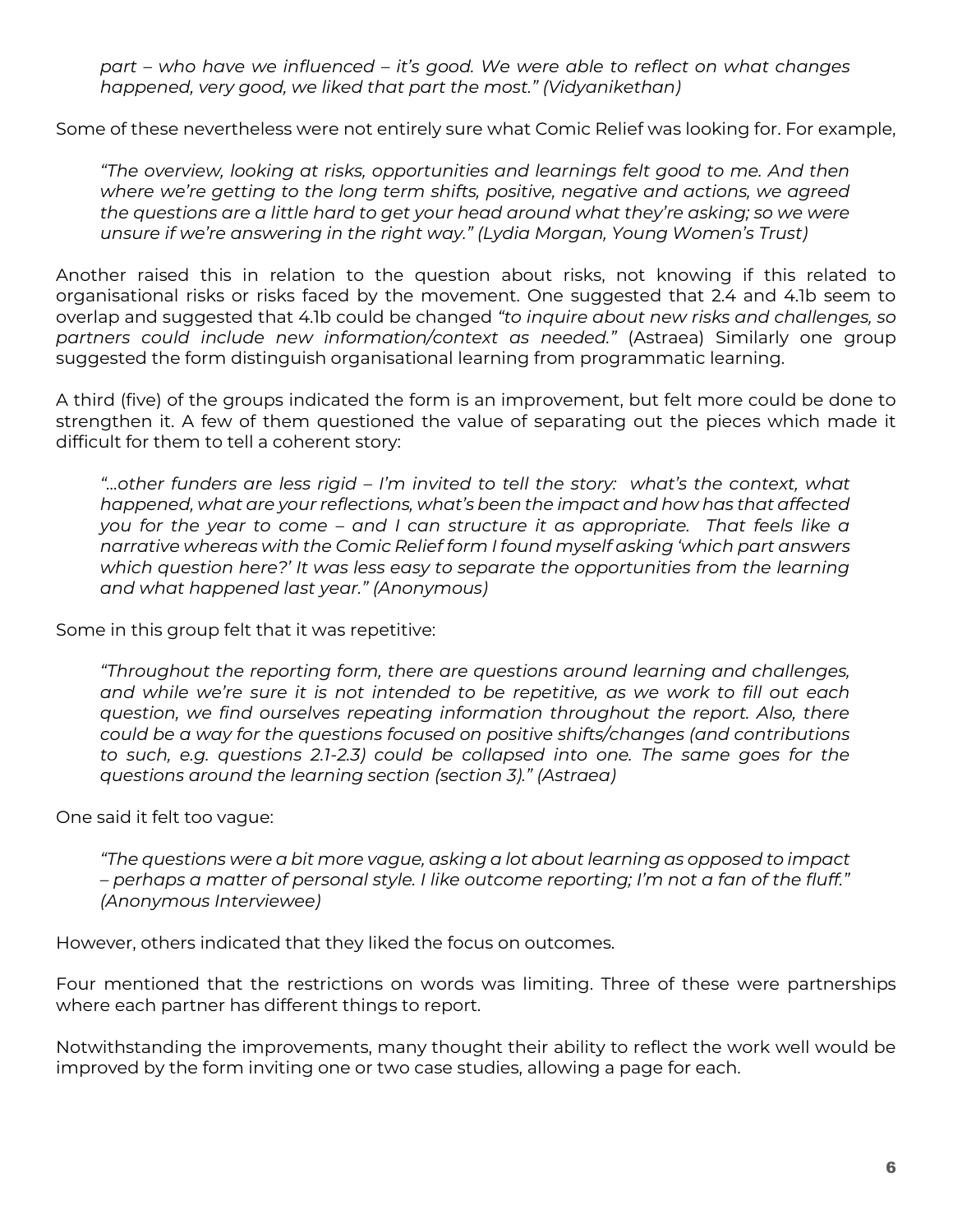In relation to Salesforce a few raised concerns:

*"I find the Salesforce platform alienating and overly complicated to use – if in its work with Power Up, Comic Relief wants to engage movements that are fluid and without the kind of infrastructure that UK charities have, then it needs to ensure we don't spend all our time trying to navigate Salesforce, and it being alienating. It's a question of its appropriateness." (Anonymous )*

## <span id="page-7-0"></span>**Analysis of actual responses to the reporting form**

I made a note of how each group responded to the questions on the form. This section describes my observations and thoughts about improvements.

#### **Question 1.1: Please give us a short overview of whether you feel you are on track with your overall aims and plans for your work (400 words max.)**

Most groups used this to detail, in point or summary form, key achievements rather than offering an overall high-level comment on progress in relation to overall purpose of the work.

As a result, almost everything had to be repeated again in subsequent sections. However, having written points once, subsequent sections didn't always carry the full information which required me to move up and down the document when drafting outcomes, to gather the full information on who did what when and where.

Perhaps if this question asked for only two sentences – one on to what extent they felt they were on track in relation to goals, and another on to what extent they felt they made progress in relation to sustaining or improving organisational capacities – this would give Comic Relief the introductory 'take' it was looking for. However, such brevity raises the question of whether this would add enough value to Comic Relief's overall understanding to be worth including.

### **Question 2. How is your work progressing?**

**2.1** asks about any changes in the issues; **2.2** about if the group's work has contributed to these any of the shifts observed; **2.3** about whether the group has managed to influence any of those they hoped to influence to make changes.

In a couple of cases, the group answered 2.1 in relation to broad changes in context or narrative, but by and large, responses to all three questions were indistinguishable. Some groups put very different information into each section, but it was hard to distinguish why certain information was in one rather than another. Other groups carried very similar information in at least two of the three questions.

A single question instead of three would likely elicit the required information without unnecessary repetitions or confusion as to what Comic Relief intended by each question. It would also allow groups to tell the story of the relationship between what they've done and the changes they have influenced. For groups engaged in multiple initiatives, the invitation to include one to three case studies or illustrative examples of no more than a page each might enable them to communicate their processes, achievements and adaptations better (i.e. covering questions 2 and 3).

**2.4** asks about negative consequences for the organisation, or those the group works with or the issue.

Some groups responded to this in the same way as 4.1b.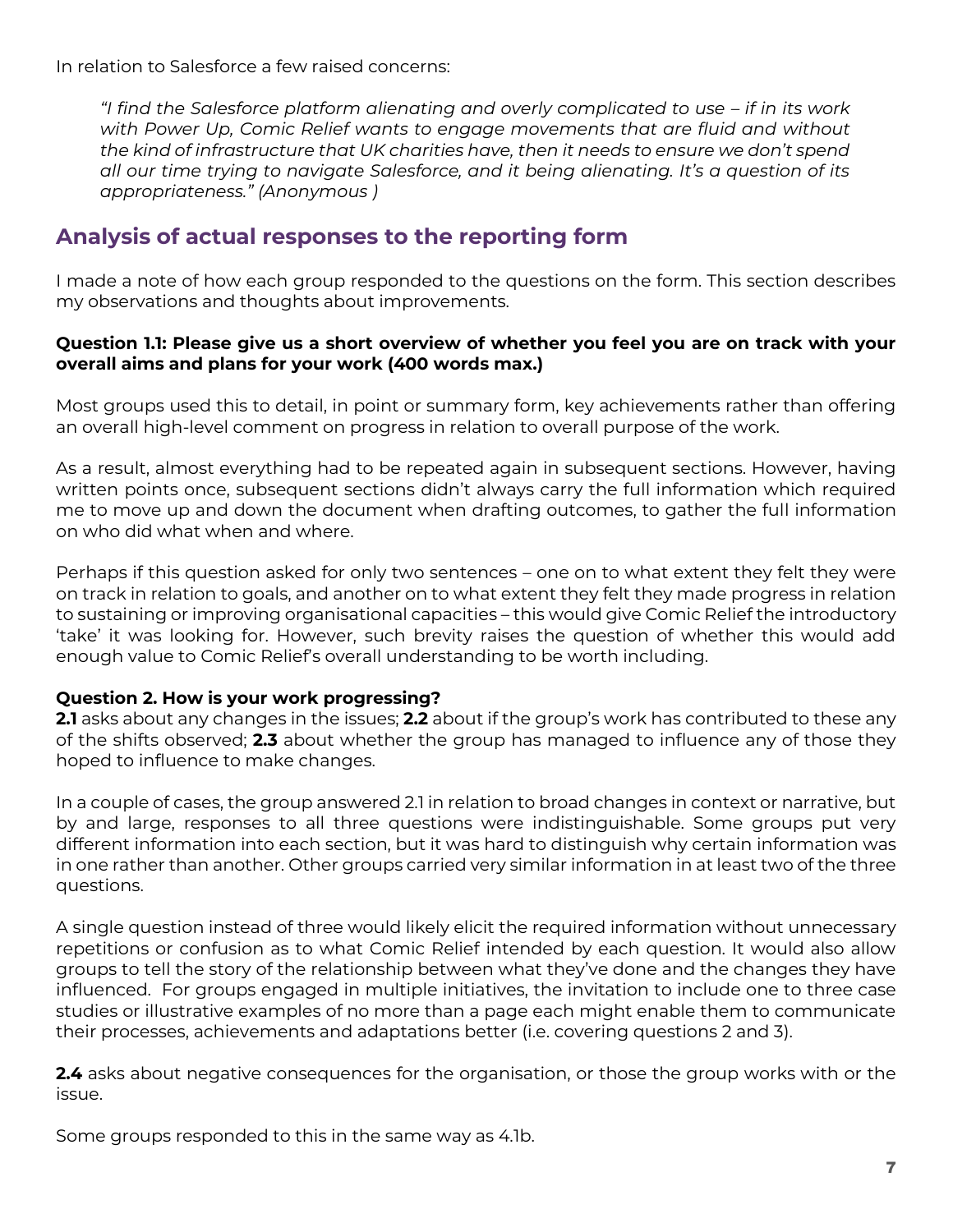### **3. What are you learning?**

**3.1** asks about learning in relation to the learning points raised in the Start-up form; **3.2** about what groups had done with this learning; **3.3** about if there were any new areas of learning; **3.4** about what groups were learning about the information and data they collect and how to use them to learn about how change happens.

Most groups did not distinguish between questions 3.1, 3.2 and 3.3 and there was a lot of overlap in responses between them. A single question on learning would suffice and be much less confusing, although the term 'learning' may itself be unclear. If the aim is to understand in what ways groups shifted strategies or even objectives, based on the experience described under 2, perhaps the question should be framed that way.

Six groups understood and answered 3.4 as a question about their monitoring, evaluation and learning approach and findings. One used it to refer to how it accessed research from partners. Others did not use it in a way that differed from the other questions in this section. A question about if and how groups have strengthened and / or used their MEL system and what, if any, challenges they are facing and addressing would be more specific and help Comic Relief understand to what extent each group was building its MEL capacity.

### **4. Key approaches for the next year**

**4.1a)** on opportunities for your work **4.1b)** on threats and risks.

All groups responded clearly to each of these questions. This does not alter that some perceived overlap between 2.4 and 4.1b).

**4.1c)** "How will you make the most of the opportunities? How will you respond to the threats you've identified?" and **4.2** "Given all the above, what do you plan to carry out over the next year?"

In general, groups did not see much difference between these two questions. Most wrote a paragraph in relation to 4.1c) and then gave more specific intended actions either bulleted or in a paragraph for 4.2. There doesn't seem to be any value in separating these two questions.

It is worth considering whether they are required in light of 4.1a) and b). If 4.1a) asked what opportunities groups see and how they plan to make those most of them, that would allow a better flow of response and similarly in relation to 4.1b) on threats and risks.

## <span id="page-8-0"></span>**Ideas from the field on reporting forms**

As part of its process of testing reporting, suggestions from the field need consideration, including the question of what would happen if Comic Relief asked Power Up groups to simply send in whatever report they use for all core funders, or a reflection on how the year went and what they plan to continue or to do differently the next year, and why. Might this more open approach elicit the same information that the current reporting form seeks, and if so, might it do so in formats that are more intuitive for each group, and enable each group to express itself in ways that are consistent with its own approaches and ways of thinking?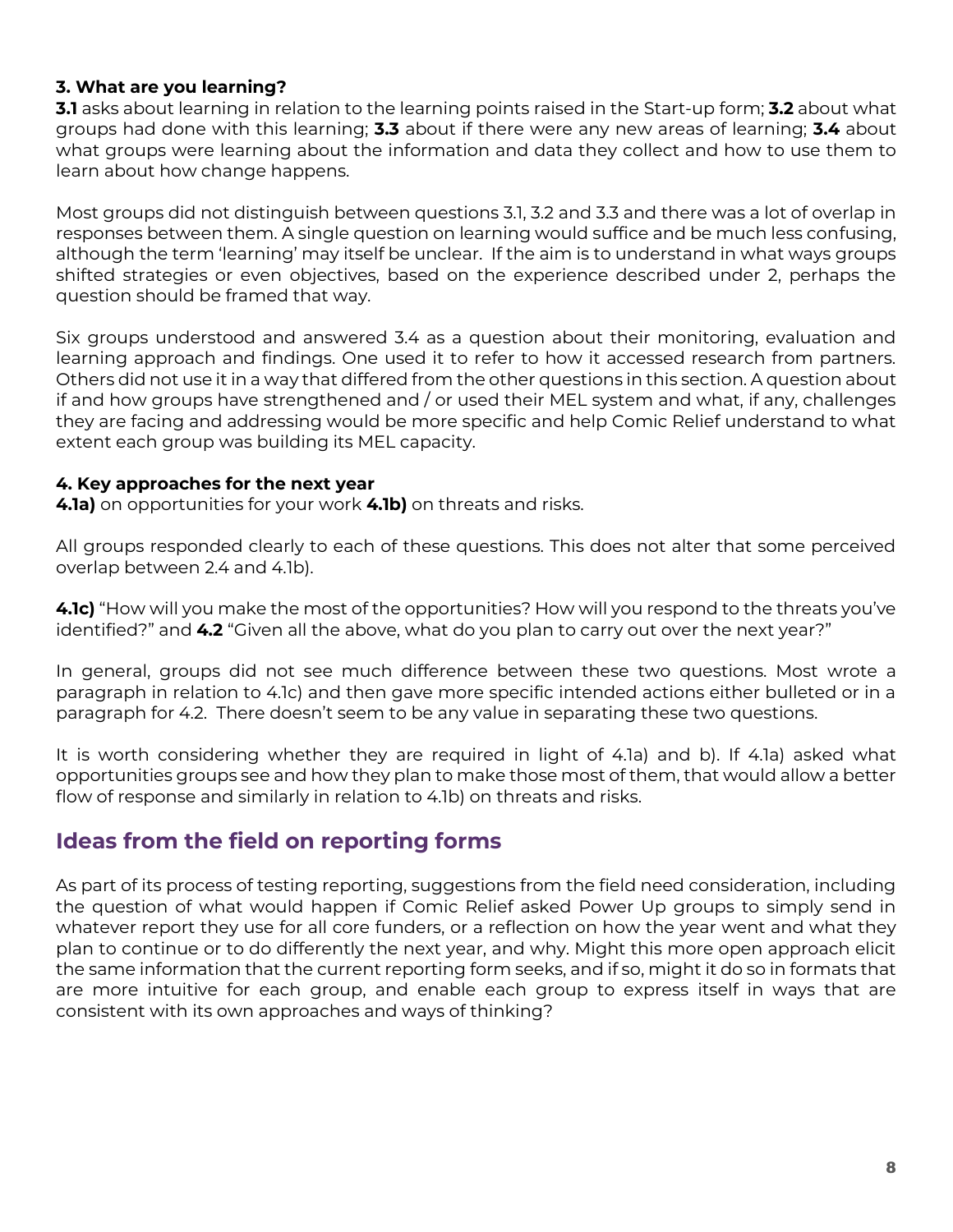Some ideas from the field are shared here:

### <span id="page-9-0"></span>**New principles for grant reporting**

Comic Relief participated in the IVAR process of developing principles to guide funder reporting requirements. The report from that process provides interesting food for thought about appropriate reporting requirements, under the principle 'Funders only ask for the information they need and use, and question whether they need bespoke reporting'. They propose that if funders need information not included in reports grantees are already producing, they should consider "whether this 'bespoke' reporting is proportionate to the size of the grant, the size of the funded organisation, and which other funders are asking for similar things." They provide the following examples:

| Example 1<br>A funder giving a small grant asks for no<br>reporting other than the organisation's annual<br>report and accounts listing the grant, and may<br>meet or visit the funded organisation instead to<br>hear about progress. | Example 2<br>A funder giving a core costs grant encourages<br>the organisation to put the time that would<br>have been spent in grant reporting into a<br>published learning report instead. |
|----------------------------------------------------------------------------------------------------------------------------------------------------------------------------------------------------------------------------------------|----------------------------------------------------------------------------------------------------------------------------------------------------------------------------------------------|
| Example 3<br>All the funders of a large project meet regularly<br>together with the funded organisation and<br>receive one common report on progress.                                                                                  | Example 4<br>A funded organisation uses one funder's report<br>template to report to all of their funders.                                                                                   |

Source: *New principles for grant reporting, IVAR and Esmée Fairbairn Foundation, Dec 2018, p4.*

### <span id="page-9-1"></span>**Suggested reporting form for funder intermediaries**

FRIDA – a funder in the Power Up cohort – shared the Philanthropy Advancing Women's Human Rights (PAWHR) proposed reporting template. PAWHR is a partnership among twelve of the world's largest foundations to deliver more and better resources to women's rights organisations and movements. It mobilises funders to support the women's rights ecosystem. As part of the collective work of the group, they developed a common proposal and reporting template (below) which they propose that intermediary funders be asked to use for reporting, in no more than five pages. This prevents the funder intermediaries from having to write reports with different types of questions and different formats for each of their funders: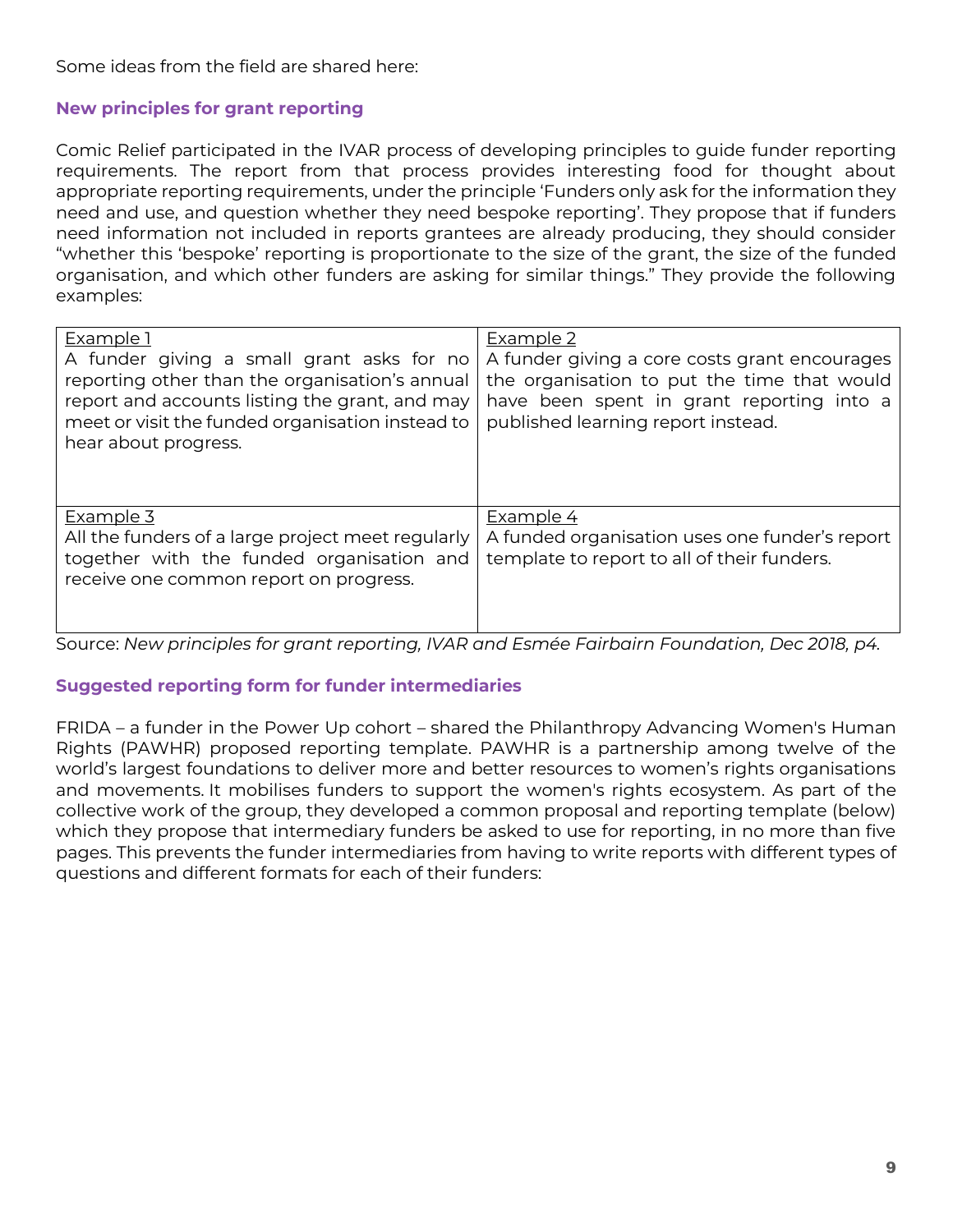**Progress made during grant period:** (This section can include context and achievements)

**Descriptions of grants made:** (This section should provide a brief summary of relevant grants made during the reporting period; no more than 1.5 pages total).

**Challenges:** (This section should describe any obstacles your organisation faced and how you overcame or mitigated these challenges. We recognise that circumstances often change during the grant period, and we appreciate your candour in helping us address and learn from these issues.)

**Lessons Learned:** (This section should provide concrete examples of how this grant may influence your priorities or strategies in the future. What will you seek to replicate? What might it change? If applicable, describe how your strategy evolved during the reporting period.)

There is also a proposed financial reporting template.

### <span id="page-10-0"></span>**#FixTheForm**

There is an initiative underway called #FixTheForm which describes itself as "a scrappy grassroots international movement to identify (and fix!) the top pain points in grant applications. Feedback in 2,500 reviews of foundations on [GrantAdvisor.org](http://www.grantadvisor.org/) indicated that small (but impactful) changes to online grant applications represent the top opportunity for improvement in the field." The initiative is "curating practical recommendations and unique insights at a moment when the field is poised to make great changes." This could provide another useful avenue for Comic Relief to share what it is learning and also gain insights from others from the field.

<span id="page-10-1"></span>See Kari Aanestad and Laura Solomons, Why We Need to #FixTheForm, <https://blog.grantadvisor.org/why-we-need-to-fixtheform/>15 Jan 2021

## WHAT GROUPS WANT OF COMIC RELIEF

## <span id="page-10-2"></span>**Continuing the Power Up Initiative**

<span id="page-10-3"></span>Many groups noted that building the partnerships in their Power Up proposals took time, and their overall movement building work takes time. Many groups asked whether Comic Relief will invite the current cohort to continue in Power Up. Some raised concerns that if Power Up does not continue, they will be unable to continue the work. This was particularly the case where Comic Relief is providing funds that no other funders support, and for new initiatives.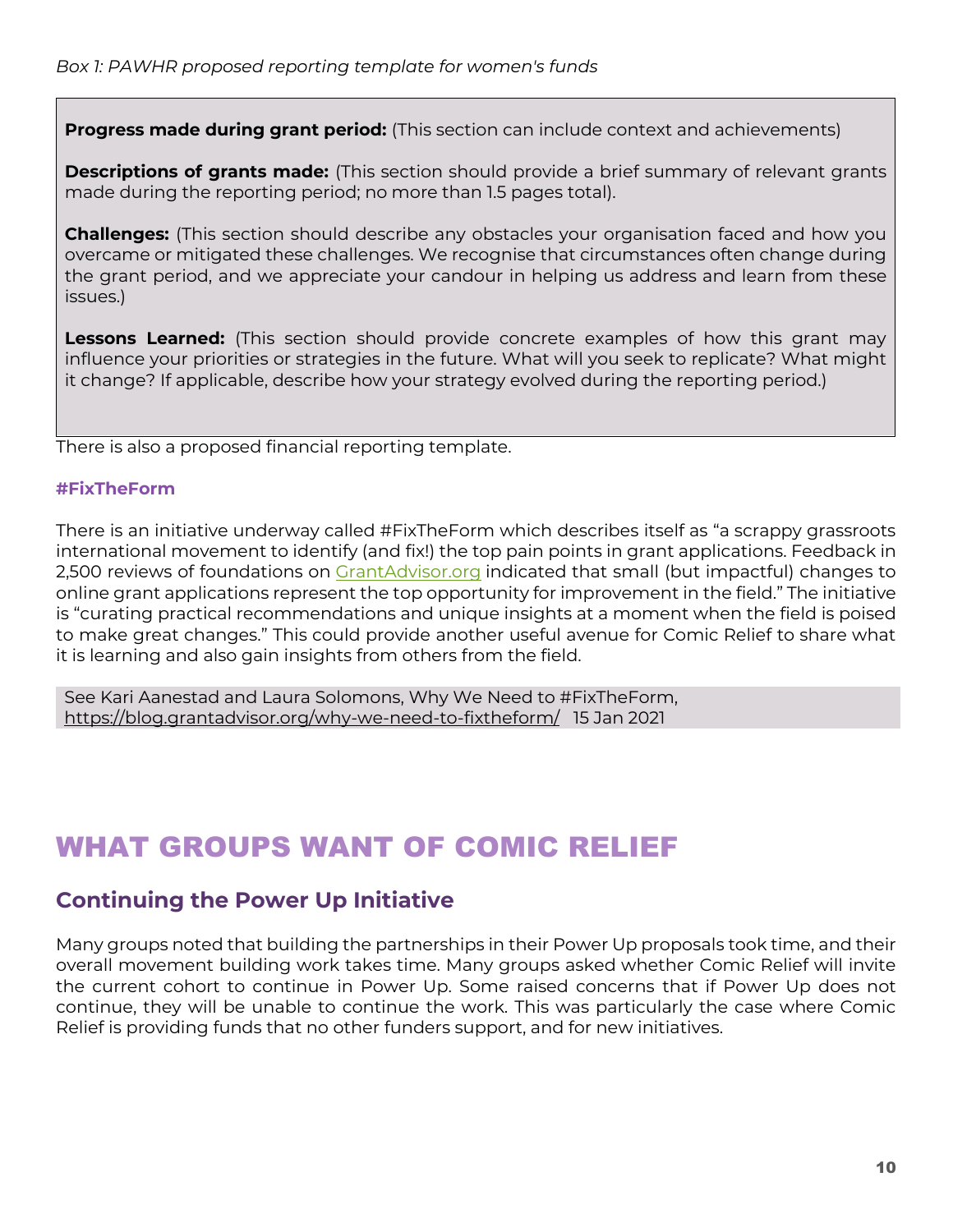## **Philanthropic advocacy**

Groups are keen to see Comic Relief using its learnings from the Power Up process to engage a) internally, building Comic Relief's understanding of the approach of core funding to movements, and reporting based on what actually happened rather than pre-set indicators, and b) externally to advocate to and influence other philanthropies.

*"I really appreciate the lengths that you and Comic Relief are going to, around learning from not only the content of reporting but also how we are engaging with it - and that goes for the whole Power Up program. What I have been wondering a bit lately is where this learning will go for Comic Relief once Power Up comes to a close – and how Comic Relief might be thinking to influence the funding sector. That is a question for Comic Relief and not just you of course, Barbara. It would be super helpful for us all to have a touch point around purpose and goals for these learnings, from CR/PU team perspective." (Astraea)*

This coheres with the recommendations of the Scoping Study on Women's Movements commissioned by Comic Relief in preparation for the Power Up initiative.

Some asked that Comic Relief use its voice on specific issues, for example in inviting

*"uncomfortable conversations, such as how to push back on trafficking. Where is Comic Relief's voice on this? It has strong policies on child protection, and against trafficking, but how does Comic Relief address the conflation of sex work and trafficking? Could they facilitate us speaking to the Comic Relief board?" (Stellah Wairimu Bosire, UHAI)*

*"We invited Maria to join the funders sex workers donor collaborative (SWDC) – they could come and learn there. We do research, so we're able to show what funding goes to sex workers, and we do advocacy on anti-trafficking. We just developed our strategic planning. Comic Relief could occupy that space and stand proudly for sex workers' rights." (Paul-Gilbert Colletaz, RUF)*

## <span id="page-11-0"></span>THE POWER UP PEER LEARNING PROCESS

### <span id="page-11-1"></span>**The sessions**

The following sessions have been held or are planned. Note that '# groups' counts a grantee as one group and each partner in the proposal of that grantee as another group:

|                | <b>DATE</b> | <b>TOPIC</b>                                                                                      | <b>WHO</b> | # groups | # participants |
|----------------|-------------|---------------------------------------------------------------------------------------------------|------------|----------|----------------|
|                | 2020        |                                                                                                   |            |          |                |
|                | Mar-20      | Agenda setting                                                                                    |            | 26       | 35             |
| $\overline{2}$ | 04-May      | How we're adapting our strategies, engaging our<br>constituencies and influencing decision-makers |            | 3        | 6              |
| 3              | 06-May      | A conversation among monitoring and evaluation<br>staff                                           |            | 22       | 28             |
| 4              | $12-May$    | How we're adapting our strategies, engaging our<br>constituencies and influencing decision-makers |            | 24       | 29             |
| 5              | 06-May      | A conversation among monitoring and evaluation<br>staff                                           |            | 22       | 28             |
| 6              | 1,2,3, June | Four repeat small group conversations                                                             |            |          |                |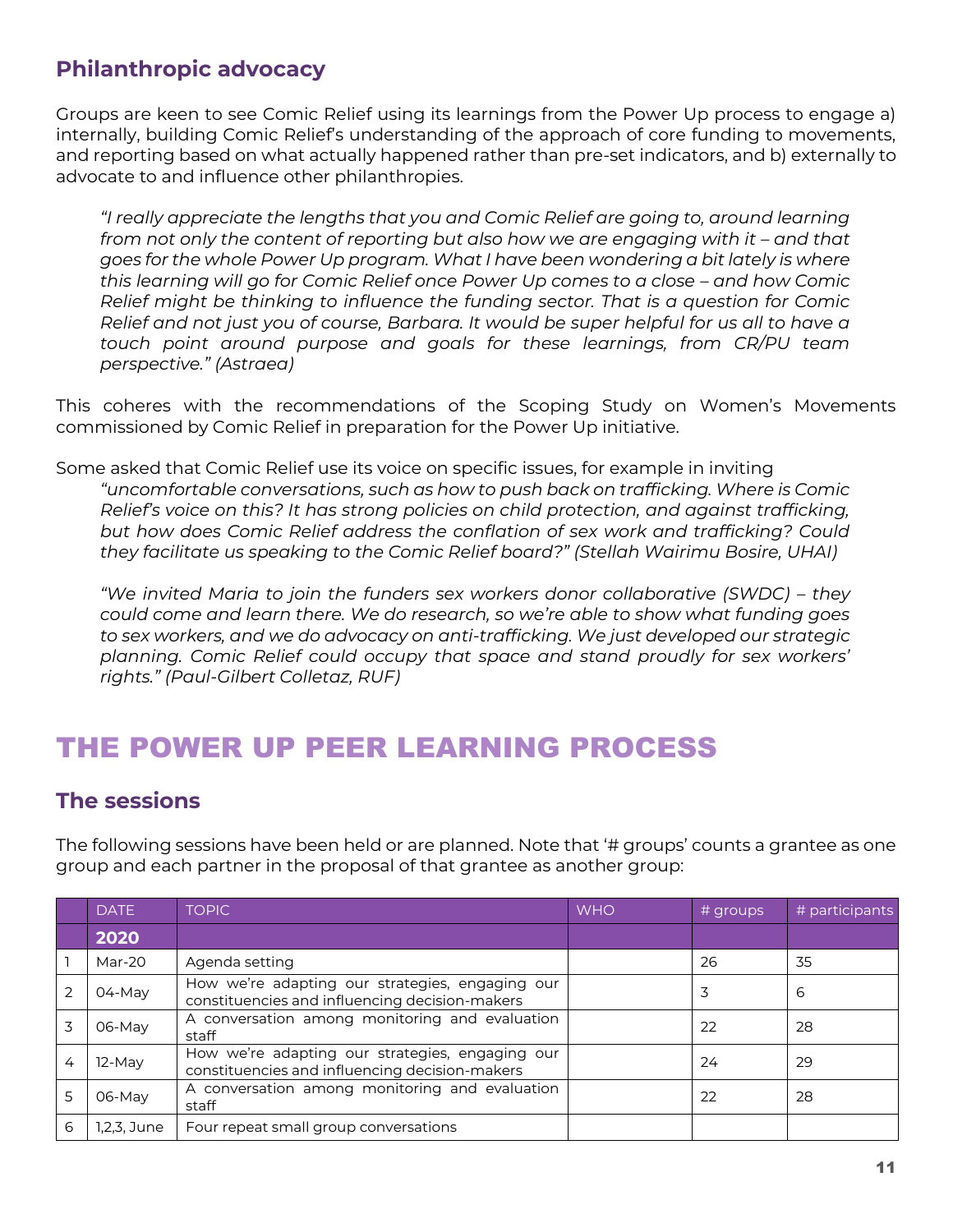| 7  | 01-Jun     | Appropriate tech: communication tools being used<br>by Power Up groups                                                                                                                        | WIEGO, YWT                                                                  | 10              | 13              |
|----|------------|-----------------------------------------------------------------------------------------------------------------------------------------------------------------------------------------------|-----------------------------------------------------------------------------|-----------------|-----------------|
| 8  | 05-Jun     | Organising in a time of crisis - the Ushahidi Platform                                                                                                                                        | WoMin                                                                       | Run by WoMin    |                 |
| 9  | 10-Jun     | An orientation to evaluating movement building and<br>advocacy                                                                                                                                | Barbara                                                                     | 22              | 28              |
| 10 | 18-Jun     | Beyond coping - wellbeing during these times                                                                                                                                                  | Hope Chigudu,<br>Jude Clark                                                 | $7\overline{ }$ | 8               |
| 11 | $24 - Jun$ | Gender-based violence – how to take action                                                                                                                                                    | EVAW,<br>PWC,<br>UAF, RWC                                                   | 10              | 8               |
| 12 | $15 - Jul$ | MEL - learning from UAF-A's approaches MEAL for<br>movement building and advocacy                                                                                                             | UAF-A,<br>Fawcett                                                           | 16              | 22              |
| 13 | $24 - Jul$ | Power Up - what next?                                                                                                                                                                         | Small groups                                                                | 9               | 10 <sup>°</sup> |
| 14 | 14-Oct     | Feminist and Participatory MEL - the issues and what<br>we want to learn                                                                                                                      | Small groups                                                                | 11.             | 16              |
| 15 | 27-Oct     | How to connect with other movements including<br>anti-racism in the UK                                                                                                                        | Mumbi                                                                       | 5               | 7               |
| 16 | 04-Nov     | Supporting those with lived experience to lead their<br>movements                                                                                                                             | <b>WHER</b>                                                                 | 8               | 11.             |
| 17 | 18-Nov     | Learning from the experience of the Forced<br>Migration, SGBV and Covid-19 research project                                                                                                   | RWC, Sereda<br>7<br>13                                                      |                 |                 |
| 18 | $04$ -Dec  | Approach to MEL & learning qus of Young Women's<br>Trust                                                                                                                                      | <b>YWT</b>                                                                  | 10              | 14              |
|    | 2021       |                                                                                                                                                                                               |                                                                             |                 |                 |
| ı  | 03-Feb     | Supporting those with lived experience to lead their<br>movements                                                                                                                             | Small groups                                                                | 9               | 11.             |
| 2  | 24-Feb     | Funders learning with each other                                                                                                                                                              | Open                                                                        | 5               | 6               |
| 3  | 03-Mar     | What does it take undertake participatory research<br>on GBV with the women we work with? How do we<br>ensure it is empowering and useful for them? How do<br>we ensure we do no harm?'       | WIEGO, RWC                                                                  | 9               | 13              |
| 4  | 16-Mar     | MEL - learning from each other's approaches on MEL<br>for movement building and advocacy                                                                                                      | Women<br>for<br>Refugee<br>Women would<br>be interested<br>in a case clinic | 9               | 13              |
| 5  | 24-Mar     | How to move away from 'projects' to centre on<br>movement building?                                                                                                                           | <b>WIEGO</b>                                                                | $\sqrt{6}$      | 7               |
| 6  | 28-Apr     | BK consultation on Power Framework and report for<br>CR.                                                                                                                                      | <b>Barbara</b>                                                              | 19              | 22              |
| 7  | 29-Apr     | Funders learning with each other                                                                                                                                                              | Paul-Gilbert<br>Red Umbrella<br>facilitates<br>on.<br>platforms             | 5               | 7               |
| 8  | 12-May     | How can we maintain, foster trust and growth in<br>leadership of our movements in digital / virtual work<br>spaces?                                                                           | <b>FRIDA</b>                                                                | 8               | 9               |
| 9  | 26-May     | Covid seems to have taken us backwards on GBV. -<br>challenge of both safeguarding women and how to<br>engage men. How to engage men without diluting<br>the attention on women's empowerment | <b>PWC</b>                                                                  | 4               | 5               |
| 10 | 02-Jun     | PU Gender terms - which and why?                                                                                                                                                              | Saphho for<br>Equality                                                      | 5               | 8               |
| 11 | 15-Jun     | MEL: Taking forward outcomes approach or power<br>framework                                                                                                                                   | Open                                                                        | 8               | 8               |
| 12 | 07-Jul     | Movements                                                                                                                                                                                     | WLL,<br>Vidyanikethan                                                       | 5               | 5               |
| 13 | 14-Jul     | Funding and raising funds for GBV work                                                                                                                                                        | Open                                                                        | 6               | 7               |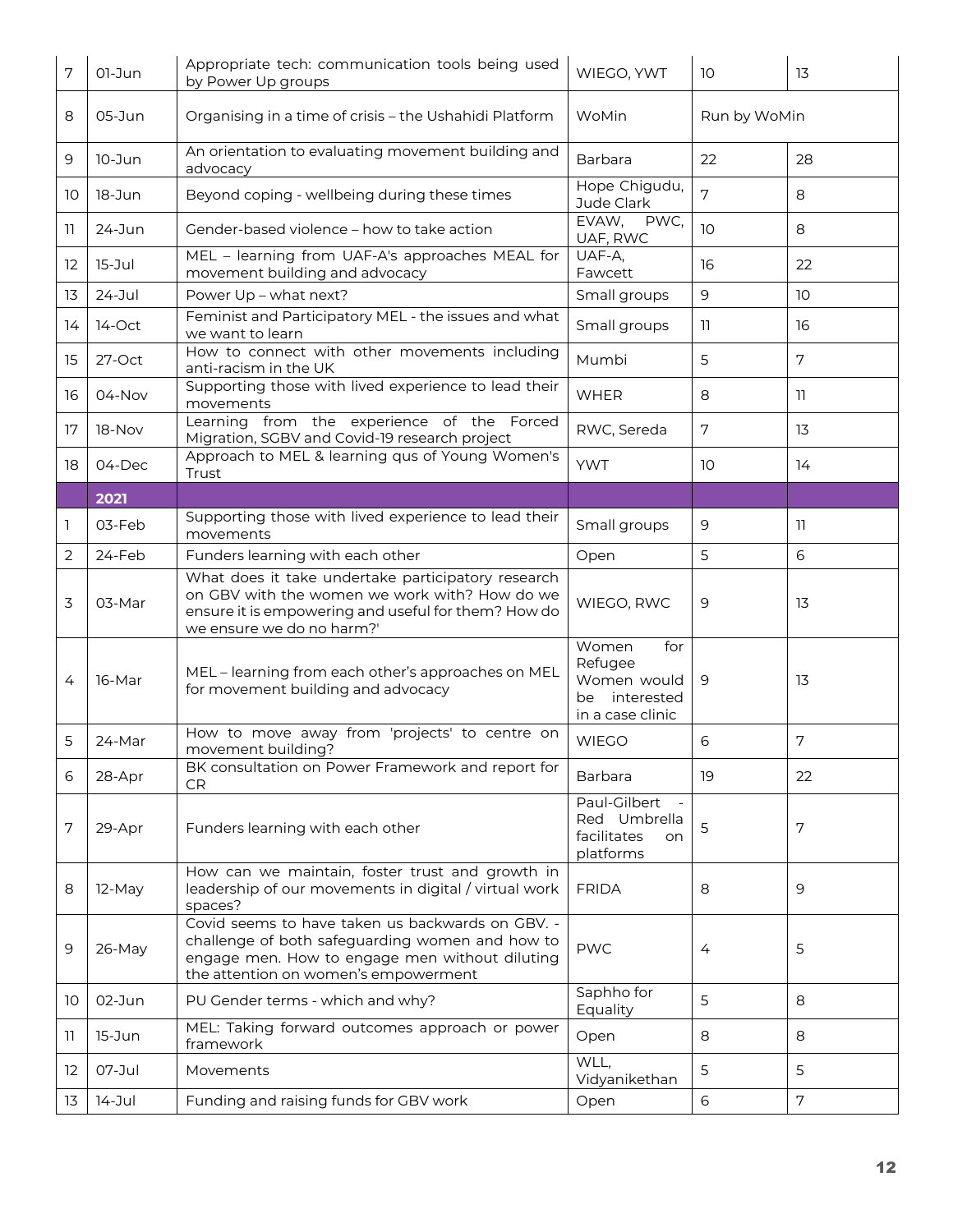| 14            | 27-Oct     | What I know now - revisiting how we've been,<br>personally and organisationally, since the June 2020<br>workshop "Beyond coping - wellbeing in these times" | Hope Chigudu,<br>Jude Clark | 10 | 15 |
|---------------|------------|-------------------------------------------------------------------------------------------------------------------------------------------------------------|-----------------------------|----|----|
| 15            | 03-Nov     | Governance - what are we testing and learning on<br>feminist and democratic forms of governance and<br>accountability to our constituencies?                | <b>UHAI</b>                 | 8  | 10 |
| 16            | 17-Nov     | Partnerships - issues, challenges and what we are<br>learning in building and sustaining partnerships,<br>especially in joint bids for funding?             | Open                        | וו | 15 |
| 17            | <b>Nov</b> | Barbara one-on-one interviews                                                                                                                               |                             |    |    |
|               | 2022       | <b>Forthcoming</b>                                                                                                                                          |                             |    |    |
|               | 26-Jan     | Feminist leadership                                                                                                                                         | YWT. FRIDA                  |    |    |
| $\mathcal{P}$ | TBD        | Challenges & lessons from Comic Relief partnership                                                                                                          | WRW RWC                     |    |    |
| 3             | TBD        | What issues to take forward? Conference?                                                                                                                    |                             |    |    |

### **Publications**

- Anya Stern, Jake Grout-Smith and Maria Hughes, Comic Relief: 18 August 2020: Navigating the [role of funding in feminist movements](https://www.comicrelief.com/news/power-up-feminist-movements)
- Women in Politics Support Unit: 8 March 2021: Power Up! Resilience of the Zimbabwe women's [movement in the face of crisis](https://www.comicrelief.com/news/resilience-of-the-zimbabwe-womens-movement-in-face-of-crisis)
- Barbara Klugman: 30 March 2020: Power Up: Creating 'community' across diversity during [Covid-19](https://www.comicrelief.com/news/power-up-creating-community-across-diversity)
- Vanessa Pillay, WIEGO: 1 April 2021: Power Up: Voice notes [making home-based workers' voices](https://www.comicrelief.com/news/power-up-voice-notes-making-home-based-workers-voices-stronger)  [stronger](https://www.comicrelief.com/news/power-up-voice-notes-making-home-based-workers-voices-stronger)
- CARE: Womankind Worldwide, Women's Coalition of Zimbabwe and Women in Politics: [Power](https://www.comicrelief.com/news/resilience-of-the-zimbabwe-womens-movement-in-face-of-crisis)  [Up! Resilience of the Zimbabwe Women](https://www.comicrelief.com/news/resilience-of-the-zimbabwe-womens-movement-in-face-of-crisis)'s Movement in the face of Crisis
- The Year One report's [Power Framework](https://assets.ctfassets.net/zsfivwzfgl3t/6px6rT6WH7TWAl8jRi6cNu/7adf636d0b4e6a60922912218bd2b0c4/Power_Up_Outcome_Harvesting_Report_2021.pdf)

### **Presentation**

• Barbara Klugman: 10 November 2021: 'Distinguishing the facts from the interpretation – using Outcome Harvesting's 'significance' to assess shifts in women's power in an international funding initiative', Panel: Power in evaluation: ways of seeing it and entry points for doing things differently, Eval21, American Evaluation Association.

## <span id="page-13-0"></span>**Participants' experience of Power Up peer learning processes**

The peer learning space is exactly that – it is explicitly about holding sessions on topics that Power Up groups are keen to explore further and learn more about. It is entirely voluntary. One participant noted that what distinguishes it from other spaces is the focus on learning,

*"A lot of our reflection is done with others, the Power Up space has helped make that connection clearly – helps you learn as you go on. The space is explicitly put as a learning space even though' we're sharing information as everyone can ask questions – I come back to the team thinking of that as a learning space, compared to any other meeting where I just present my way of working –in those, I'd just say I reported, rather than I learnt." (Paul-Gilbert Colletaz, Red Umbrella Fund)*

| Proportions of groups by response to the peer learning processes. |  |
|-------------------------------------------------------------------|--|
|                                                                   |  |

| Love this & give it priority | Attend when we can & see<br>close resonance | No resonance |
|------------------------------|---------------------------------------------|--------------|
| 10.5                         | 4.5                                         |              |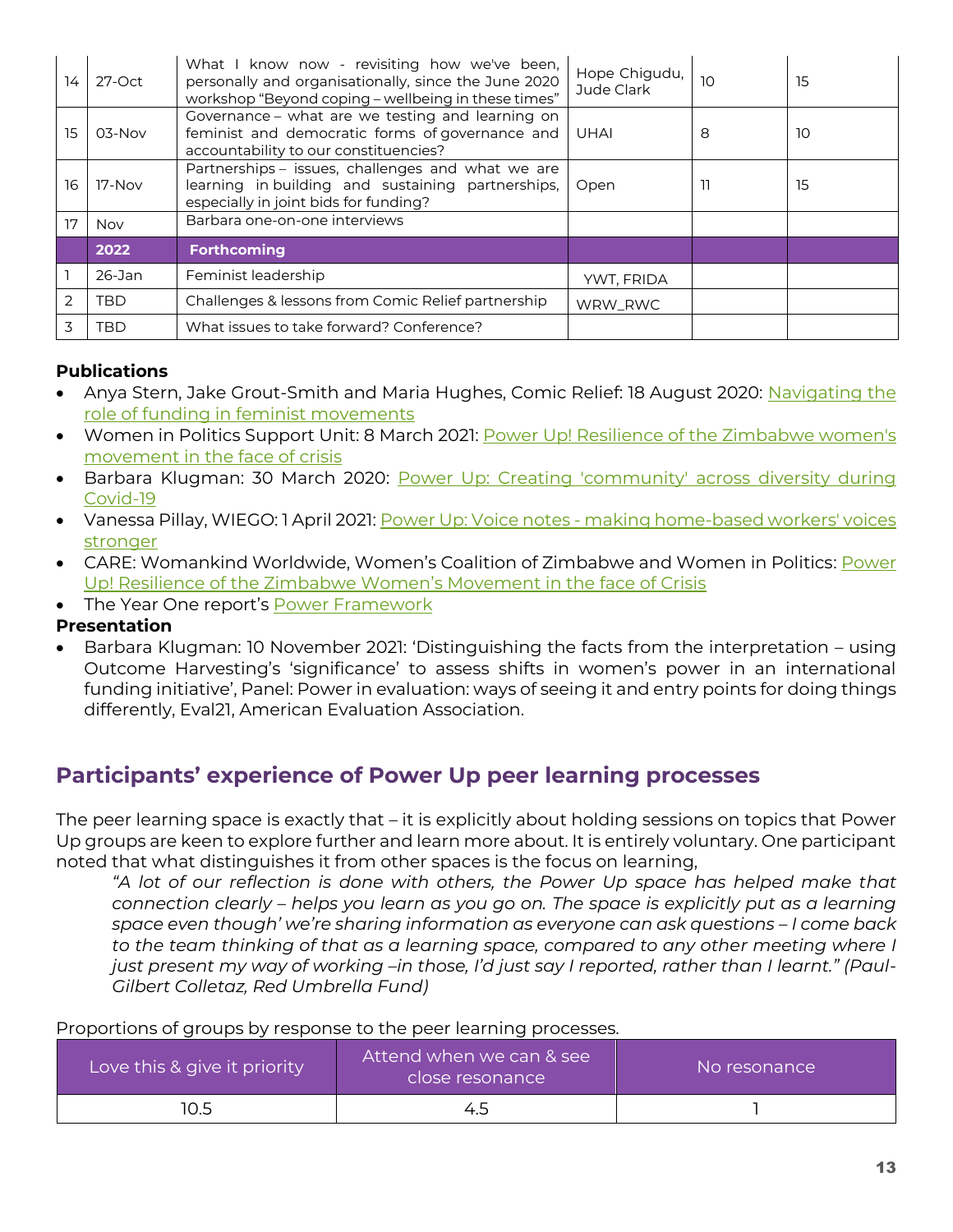Most groups described the experience as extremely valuable, as captured by this group and their partner,

*"really refreshing to have this diverse batch of groups coming together – really amazing" (Astraea)*

*"so many academic platforms where people can share ideas, but how many platforms where social workers can exchange dialogue especially when huge transformations are going on…" (Sappho for Equality)*

A few groups articulated the tension between the desire to participate and time available; well captured by two:

*"Obviously my capacity is limited so I'm not always able to attend; probably my reflection about them as been if I had more time I'd definitely find it interesting to hear from partners around the world on what they're experiencing and what things are like for them; but under the time pressure I have it's hard for me to prioritise that space – our contexts are so different so my learning is much more long distance so I can't find ways to absorb and apply and learn; I'm always interesting in learning about struggles of feminist organisations – so important to be able to do movement building well – to be able to connect across borders. But under the pressure I am it's hard to say I want to be with orgs doing totally different work in diff contexts; there is a lot of commonality in terms of values – I've learnt a lot in that sense;, and how we implement our values." (Deniz Ugur, EVAW)*

*"We do find the learning processes demanding as we juggle extreme work pressures, and the many challenges which COVID continues to present to our staff, allies, and partners. We take up offerings that will be of use to us, and hope and believe that this is Comic Relief's understanding too." (WoMin, Annual Report)*

One person said she struggled with the frequency (Judith Mtsewu, WoMin), while another suggested they should be more frequent. (Sharon Manenji, Women's Coalition of Zimbabwe)

Women in Prison, which has chosen not to participate put it down to two things. Firstly, they argued that the context is such that experience from elsewhere will not resonate with those they are trying to influence. Secondly, they are a service provider, which is not the case with most of the Power Up groups. Even though Power Up funds them for advocacy, this is a tiny part of what they do.

*"International arguments really don't work with our government now, they're thinking rule Britannia, a neo-fascist environment, about to rip up the European human rights act with the British human rights Act, arguing "but we're in the UK". This is part of why we don't have overlap with the other groups. … So there's no time for learning of the kind that the Power Up networking opportunity enabled. If we had time we would focus on personal development objectives and plans etc, mostly about improving or learning a new skill." (Sorana Vieru, Women in Prison)* In their Annual Report feedback to Comic Relief they suggested, *"feedback mechanisms or canvassing opinion of grantees could be done via other ways rather than taking part in lengthy sessions – like a quick poll or email - and having more timely communications. We completely understand that it's helpful to have discussions to shape things going forward but it's helpful to offer other ways we can input when we are short on time."*

All groups in the first two columns above expressed regret about having to miss some sessions that did resonate, when other work demands had to take precedence. Notably a few people indicated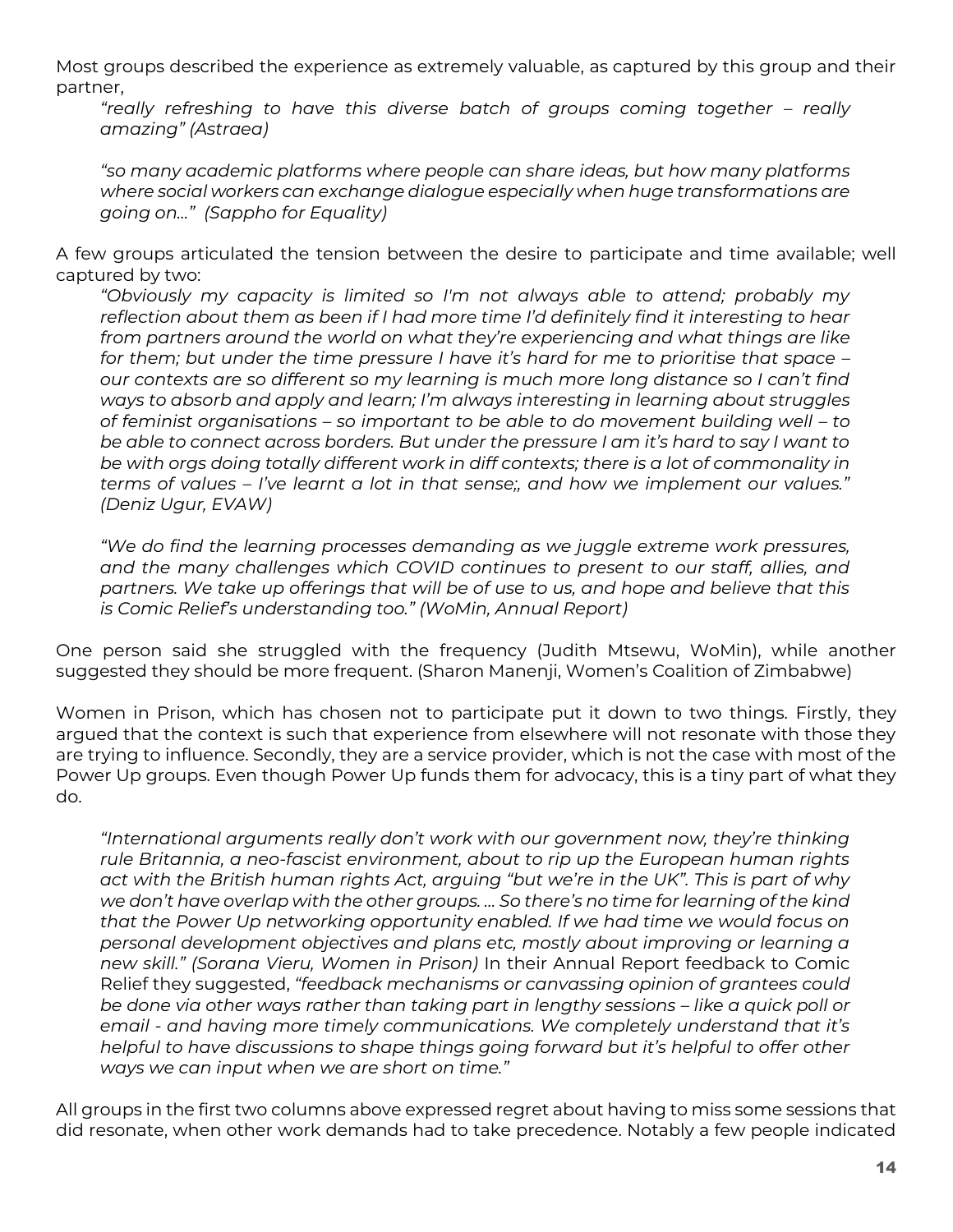that they had listened to the recordings or read the notes*, "those summaries are a great addition – thank you so much." (Judith Mtsewu, WoMin)*

Many indicated the value of the events which they are articulated as a sense of solidarity, recognising that their issues are shared by other across boundaries,

*"it has been comforting to know that 1) we are not alone in what we are facing in our work, and 2) to learn from our peers about their strategies to confront the pandemic. It has also been especially helpful to think about feminist learning & evaluation together, the work on that" (Astraea, Annual Report)*

*"… getting to know someone from Ethiopia – a very privileged access to so many people working on so many human rights issues – that is itself a miracle that right now we can engage; and such platforms to just engage and pour out is enough for us – maybe it'll help us reflect later on" (Sappho for Equality)*

*"those breakouts and talk to someone from a completely different location and to understand we're not the only ones going through this" (Sappho for Equality)*

*"I think the great thing is that we would never be in the same room with these organisations every if this whole Covid thing hasn't happened; we'd never hear of their experiences and some of them are doing really innovative things and it's great the way they're addressing their problems. But when it comes to absorbing the learnings there wasn't really another network like ours – a unique model – so it's hard to pick up and use innovative things for others that work. But such a variety of organisations." (Navya D'Souza, HomeNet South Asia)*

*"I really enjoyed it; there was so much –helped me think about things in a certain way. The really great thing about it was meeting these other people also doing things in this weird situation. Like an outlet. Interesting conversation over the photocopier that you're not having." (Pip McKnight, Refugee Women Connect)*

One noted she experienced great value for her personal development, in addition to the organisational value. (Vidyanikethan)

A number of the groups organising local constituents, expressed how they'd not previously operated on an international platform. While they found it frightening and were uncertain of their role, they did feel welcome and found it very useful.

*"It's a new space for us – a lot of language is new for us. The first time we're finding ourselves as an organisation with donors; even though there's so much to learn, it's also a little bit intimidating. But it made us bolder. I feel we can do anything; we can do more – not just a grassroots organisation any more. Even though you're looking at it and having an inferiority complex – seeing what we've been able to achieve and that you see things you can do – it's helped me as a leader or an organisation to be bolder and also to aspire for more." (Akudo Oguaghamba, WHER)*

From my perspective what is striking is that all of the organisations that mentioned this anxiety about being new and unused to international spaces have contributed significantly to the ideas and insights discussed in the group. I also realised how I had not considered that having funders as part of the cohort might be intimidating for some groups. However, that there was this mix of geographies, focus populations and expertise all actively participating on equal terms, is what most people described as its particular value.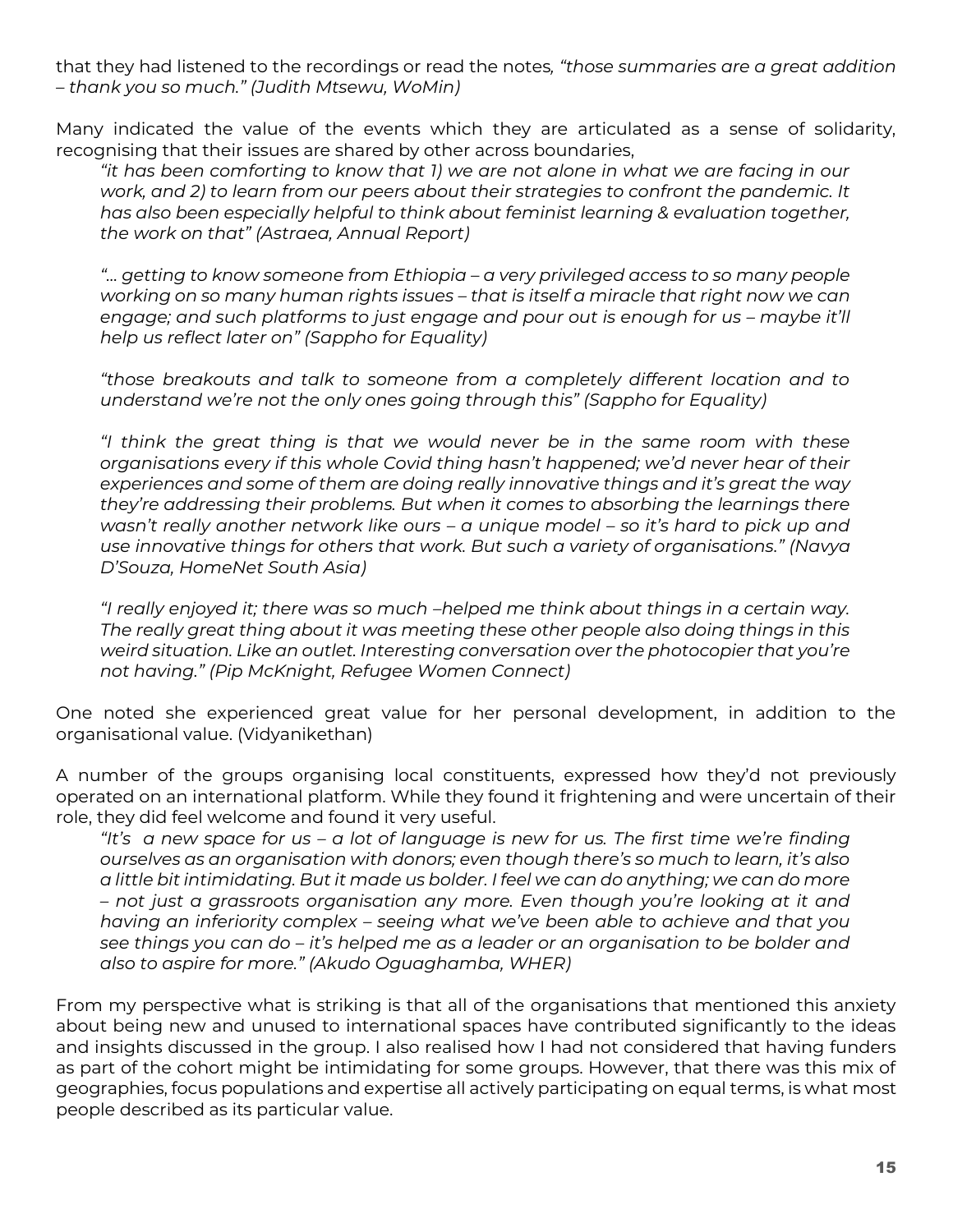## <span id="page-16-0"></span>**Seeds planted**

Most participants described the value of the peer learning space in relation to how it gave them a sense of being part of and in solidarity with something bigger, broadened their understanding of the issues covered and gave them ideas. They also indicated the value of practical ideas that have pushed them to think differently. For example,

*"We appreciate the online platform established for the Power Up partners and the different events organised … It has inspired us on how to use virtual platforms to link up with each other and build movement under difficult conditions." (Geneviève Rose, IWGIA)*

*"the last one on governance are issues we hardly discuss – triggered so many resonating points." (Sappho for Equality)*

*"[Our organisation] as an organisation or network doesn't call itself a feminist organisation so for me that was so energising to be in the room with outright feminist organisations – their programmes, how they speak, their interventions and how strong and firm they were about that work was a very exciting space to come into. That's why I've constantly asked for our constituents to have the same privilege – imagine if the women who we work with could come together in a cross-sectoral way like this." (Vanessa Pillay, WIEGO)*

*"The methodology of these cross learning sessions were interactive and ensured everyone's participation in the group. … It's a very good platform for us to learn – a cross-learning session, and then I'm sharing with our team members." (Vidyanikethan)*

*"I attended one Power Up session on pronouns – it was such an interesting conversation; one we might not yet be having currently in Tanzania, but it's putting us ahead of the game when we will be getting into this. That opportunity to explore topics that are outside of our ordinary realm. … I just found there are many names that genders are given rather than in our country, male and*  female, but I realise we have many names we can give people without them being undermined *or their names abused." (Njeri Kagucia, PWC)*

## <span id="page-16-1"></span>**Issues taken forward**

While most described the sessions as useful, they could not always pin down how they'd used them. However, some gave examples, along the following broad themes.

### <span id="page-16-2"></span>**On movement building and leadership**

*"Also the workshops on movement building, what [our organisation] has done is created spaces of solidarity with our partners and networks and how they faced challenges, their strategies etc. So the workshops helped with this." (Mayuri Karna, CREA)*

[After PWC ran a session on their approach] *"Vanessa [from WIEGO] also had a project on gender based violence in Tanzania and we connected with her and her colleagues who are trying to see how they can learn from us, especially on men's inclusion and using traditional men to respect women's agendas." (Nalemuta Moisan, PWC)*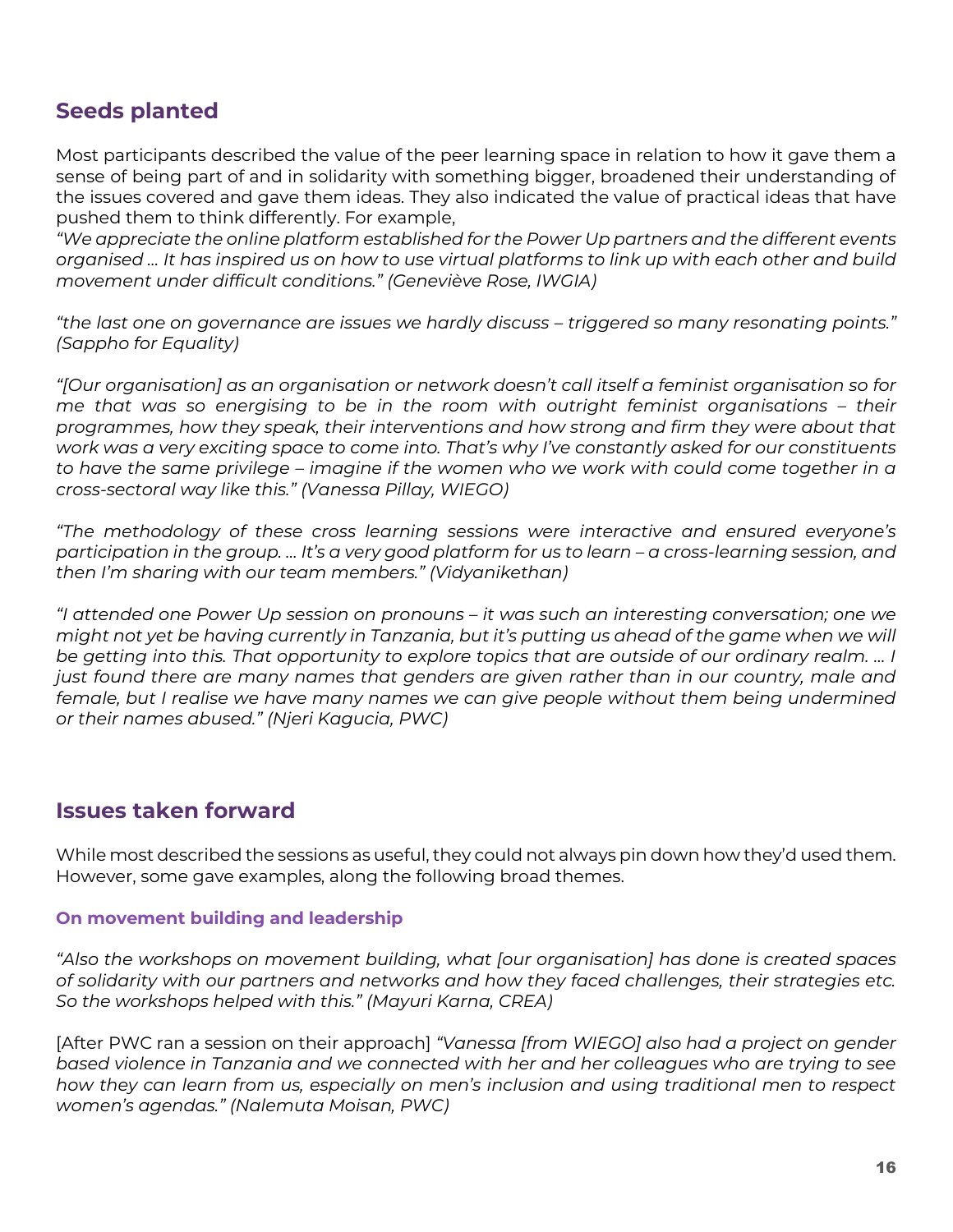#### <span id="page-17-0"></span>**On organisational strengthening, care and wellbeing**

*"Through the grantees' learning group meetings, we participated in the Wellbeing and Beyond Coping workshop facilitated by Hope Chigudu. We learned self-care strategies and basic breathing exercises as anchoring tools to regain nourishment and focus. This*  valuable learning experience was also provided to our partners in Uganda, where *WIEGO commissioned Hope Chigudu to facilitate a Wellness Retreat to reassure the Uganda Working Group (15 women/2 men) of our support through this unusually challenging and stressful period. By integrating this activity, WIEGO added an new element of support to HBWs mental and emotional wellness amidst the increased impact of the COVID 19 pandemic on their lives and livelihoods." (WIEGO, Annual Report)*

*"A group shared how they don't have meetings on certain days. That has helped. I got*  feedback from my colleagues saying it has helped us in UAF – we plan our days knowing *no matter what on these days there are no meetings." (Tariro Tandi, UAF-A)*

*"We started to focus on the strategies of team wellbeing - balancing the own wellbeing and the organisation wellbeing" (Vidyanikethan)*

*"definitely the issue of paying attention to our constituency's mental health. I have tried to facilitate access for our constituency to people like Hope and Jude who's given important ideas on how to do some of it with our constituencies. Jude just had a session this last Sunday with a group of South African women." (Vanessa Pillay, WIEGO)*

One person indicated that after one of the sessions she brought in the idea of more focus on team building and learning, *"after the peer learning we started to change, focusing on staff learning as part of organisation building… we started practising that." (Vidyanikethan)*

One group was in the process of following up with another to advocate to them to take on an issue. (Sappho for Equality)

Two funders noted the particular value gained from meeting with the other funders in the cohort, *"having a space to coordinate and collaborate with other donors has possibly been the most powerful part." (FRIDA)* 

Especially where they were funding the same groups or issues, by learning about what they were funding, and where they were having funding challenges or shifting strategies, funds had made adjustments to address those gaps. One noted as an area for continued engagement.

*"How useful would the collaboration among Astraea, UAF, FRIDA, UHAI, RUF be in analysing power to enable us to power up movements and sustain them through the Pandemic and other crises." (UHAI, Annual Report)*

### <span id="page-17-1"></span>**On monitoring, evaluation and learning**

Many groups described the value they gained from the MEL sessions, and having taken back ideas into their organisations:

*"The MEL sessions have been great. I think I presented a case I needed help with and it*  really helped in looking at our impact framework and working with young women on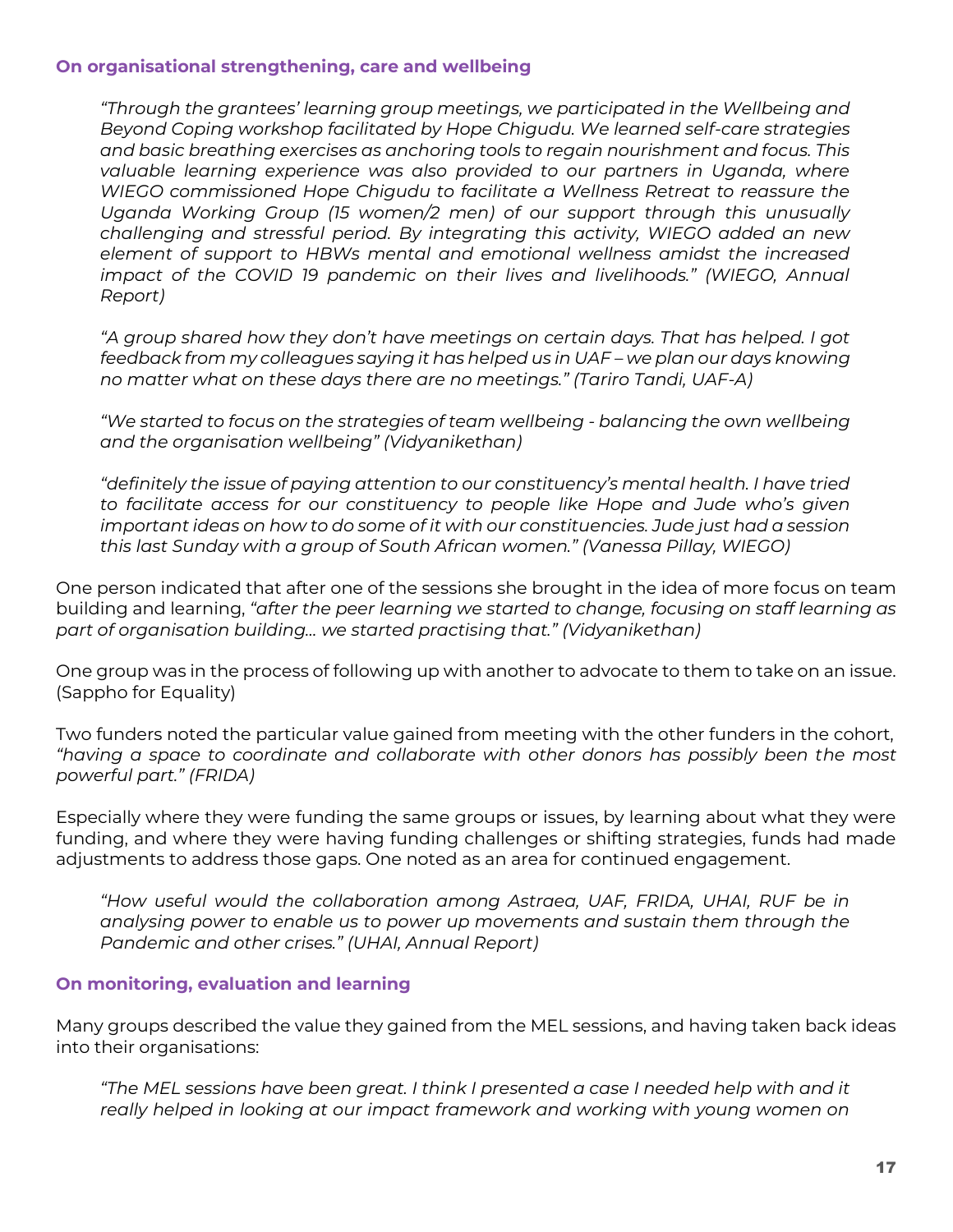*what level of influence they think they have – we're doing reflection workshops with women now – so it was helpful that way." (Lydia Morgan, YWT)*

*"We learnt various MEL tools used by other Power Up partners and able to upgrade our present MEL system." (Vidyanikethan)*

*"the MEL system you facilitated – the whole thing on the problem stream, policy stream was very useful – after that workshop I debriefed with the team and had a rich discussion with partners; don't know if they fully utilised it but they have tried to think about it – helped them think about how to keep MEL as part of the programme, not something totally separate." (Mayuri Karna, CREA)*

#### <span id="page-18-0"></span>**Drawing on the power framework**

A number of groups indicated ways they are taking forward the Power Framework that was developed to assess, from the Power Up Year 1 Annual Reports, if and how girls and women were exercising or influencing power. See How has work funded by Comic Relief's Power Up programme [contributed to shifts in women and girls' power?:](https://assets.ctfassets.net/zsfivwzfgl3t/6px6rT6WH7TWAl8jRi6cNu/7adf636d0b4e6a60922912218bd2b0c4/Power_Up_Outcome_Harvesting_Report_2021.pdf)

*"after we attended the session on the Power Framework, we found it very useful to better develop our own – learning from the session has also been important to use in terms of our relationship – how we coordinate with our partners in terms of our power framework." (Reine Baimey, WoMin) "Two members of the WoMin team as well as our partners, CNRG and Kebetkache, also took part in the session on 'power analysis' which strengthened our capacity to analyse the influence of power at the different levels of project implementation (local and regional)." (WoMin, Annual report)*

*"the power framework was perfect – 'yes this hits everything we're wanting to find out about'" (Pip McKnight, Refugee Women Connect); "it made total sense for us to use it*  to evaluate the work. I'd love to engage with it more as I'm not someone with lived *experience of [our constituents] despite having engaged with the a hostile environment as a black migrant woman; so for me facilitating a space with them could be a good way of intentionally engaging power." (Venus Abduallah, WRW)* 

*"The power up peer learning circles were extremely valuable to the feminist MEAL work we do. It alleviated us to better understand and differentiate between feminist and*  participatory MEAL. In addition, the report produced at the end was an eye opener. It *helped us to get an idea of how [we] as womn funder can do a power analysis taking into consideration power within, movement power, narrative power, and influence and institution power ." (UAF-A, Annual Report)*

*"The peer learning groups facilitated by Barbara enabled WCoZ to really analyse how the CARE project is enabling women in Zimbabwe to contribute towards the power shifts at different levels. This has enabled WCoZ to interrogate how the project is contributing to the broader sense and influencing change in communities. WCoZ has therefore looked deeply into how the CARE project is changing the Zimbabwean narrative on women's rights." (Womankind, Annual Report)*

*"We found that the power framework has helped our thinking. It has further reinforced the need to explore how we shift power in every area of operations. We have carried out the participatory evaluation with more meaningful engagement from the women we*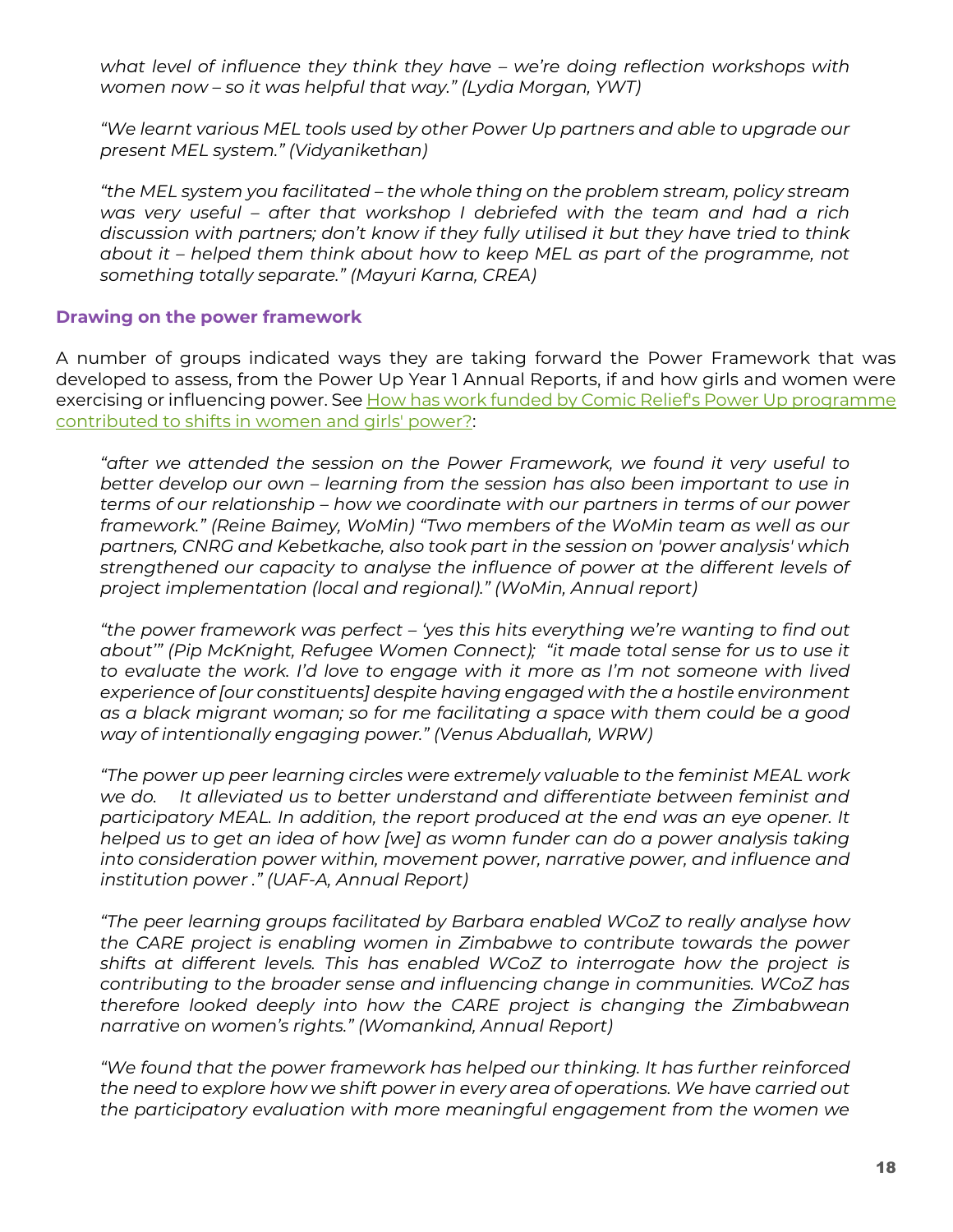*work with as a first step to evolving reflection and learning." (Women for Refugee Women / Refugee Women Connect Annual Report with Venus Abduallah addition)*

UAF-A: "We the MEAL team used the power framework to do analysis of our grantee partners report once last year. We have also shared that during one of the staff meeting. In UAF- Africa we also do power analysis at when grantee submit their application. We request them to complete the below questions in the grant application from.

- Think about power in the context of the situation, i.e, who (individuals/groups) has power and will benefit by maintaining the situation as it is?
- Reflect on the specific intervention you are planning to implement, who actually has power to make the change you seek? How will you influence them? (be as specific as possible to enable an effective strategic intervention)
- How will your intervention contribute to the bigger picture of transforming power to advance womn's human rights?" (Hiwot Tedla)

One of these groups used the Power Framework for reporting on its outcomes in the Annual Report, indicating that it was under the impression this was a requirement of Comic Relief's. But one of its partners indicated that they were indeed drawing on the framework for their own work.

## <span id="page-19-0"></span>**Barbara reflection on the above**

The Power Up peer learning space was set up to meet whatever needs the cohort of grantees identified. It was not set up as a community of practice with a specific social change or learning agenda. This is in part because at the start it had to simply test Comic Relief's hypothesis (theory of change) that there would be added value for each group, for movement building and for Comic Relief's learning, if this group had a space for peer learning. So the first year was spent in developing a practice that was experienced by participants as fully inclusive and as providing valuable personal space for reflection and learning, on issues that participants found useful for their organisations as well. The second year was spent 'finishing', for the time being, on topics that working groups engaged deeply, such as on working online, research and advocacy on gender based violence, and feminist MEL, while also opening issues of immediate concern, such as on feminist governance, partnerships and leadership which will carry through into 2022. The space also legitimised attention to self and the personal in context of the crisis of lockdown in particular, circling back to this at the end of 2021.

For this reason, my perception, which was confirmed through the interviews and comments in the annual reports, was that the process was very affirming for participants, even for some who were rather intimidated by finding themselves in an international forum and with some funders in the room. It also enabled people to experience a sense of solidarity, and to get ideas which made them think differently about an issue or confirmed their thinking, and at times which they took into their work to propose and do something differently.

There is an ongoing tension in the process between the range of issues groups would like to explore, and the time they can give to it. Similarly, a few participants expressed frustration at how little time there is for the deep conversations in couples or groups, yet the experience so far indicates that participants cannot cope with sessions longer than 1.5 hours. It is possible that a very focused process by diverse small planning groups, and then bringing insights generated into a conference might address some of these needs.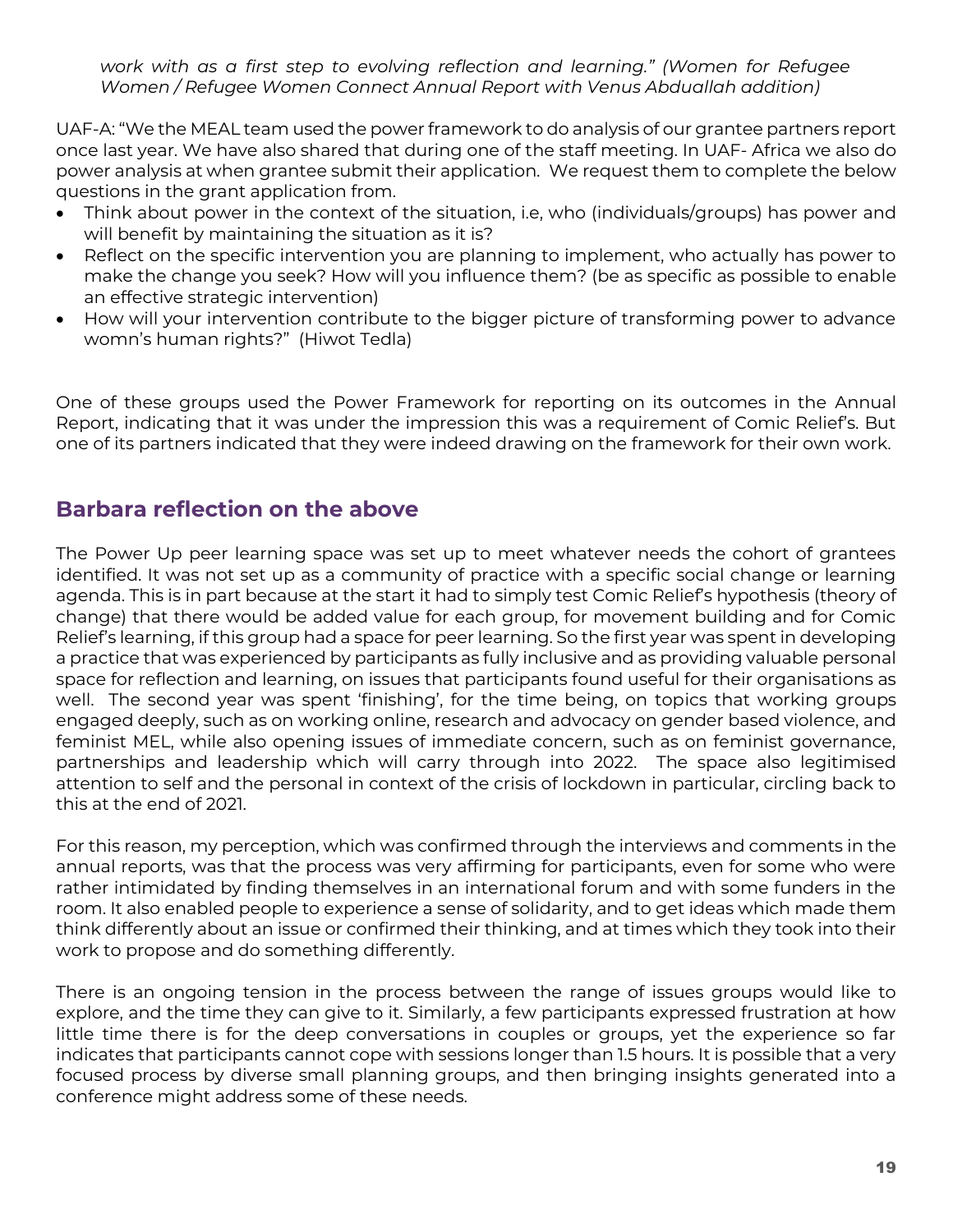One person's comment in the interviews did capture the tension of being a learning space without its own single objective or evaluation criterion:

*"how could we better internalise the learning or bring it in an intentional way into the organisation? I've learnt a lot but haven't tracked how that reflects in the organisation?" (Venus Abduallah, Women for Refugee Women)* 

Almost all groups chose to comment positively on my facilitation, at times in response to my question as to whether they had any advice for me on how I facilitate. This is very rewarding personally. Examples include,

- "has been brilliant" (Deniz Ugur, EVAW)
- "Thank you for always being an amazing facilitator" (Stellah Wairimu Bosire, UHAI)
- "And the way that you facilitate also makes it so much easier to participate allows almost everyone to contribute in the space and that makes it so much better because you get to hear from everyone." (Tariro Tandi, UAF-A)
- "I just want to express appreciation for your work, for the platform, you are a great ally; appreciated started the year with the wellbeing session; we're all over-achievers. Just pausing and stepping back that it's important to do self-care." (Katia Araujo, WIEGO)
- "My reflection on you Barbara is great I really enjoy the conversations we have, facilitated well, I love that there's either an opportunity to learn from someone else, or help them with a problem they might have which is helpful." (Lydia Morgan, YWT)
- "you're doing a great job; you never lead; you always facilitate others to talk; that I like and I learnt from you that facilitation style." (Vidyanikethan)

I experience my own role as an ongoing navigation with power. As I am contracted by Comic Relief and part of my role is to support Comic Relief's learning, this gives me a close ear to the funder. At the same time, building an environment of trust among the group as a whole is essential for it to work as a space of solidarity and learning, which means that I have to hold any confidences shared by Power Up groups. The other dimensions of power I am navigating relate to my own positionality as someone coming out of an upbringing of extreme privilege and having chosen in my youth to walk away from my ostensible 'community' because it was so thoroughly implicated in human rights abuse. I have spent my adult life coping with the personal and political consequences of that decision coupled with my subsequent activism. As a member of an 'older generation' of feminist activists, how do I on the one hand, draw on the years of experience I have, and on the other, really deeply listen to and honour the ways of being and ways of seeing of everyone in this group, across boundaries of age, context, class, ethnicity, race, sexuality, gender expression, disabilities and religion. In a period in which it is becoming normative for groups to deride those with different lived experiences, I have been struck by the tremendous generosity of all the participants in the group towards me and towards each other; and by everyone's recognition that we all have much to share, and much to learn with and from each other.

## <span id="page-20-0"></span>**Moving forward with the peer learning process**

Out of the analysis of themes emerging from the annual reports, and interviews with members of each Power Up group, a range of topics for continued or new learning were generated. These are at the end of the second report on Year 2: Feminist resilience and innovation within a pandemic: lessons from the Comic Relief Power Up cohort.

The bigger question that Power Up groups may want to consider is whether, for this last year, the process should continue in its current form, or whether all or some of the participating groups wish to consolidate their efforts in any ways – whether sharing and development of specific advocacy initiatives, or tools, or pooling their insights to share with the field.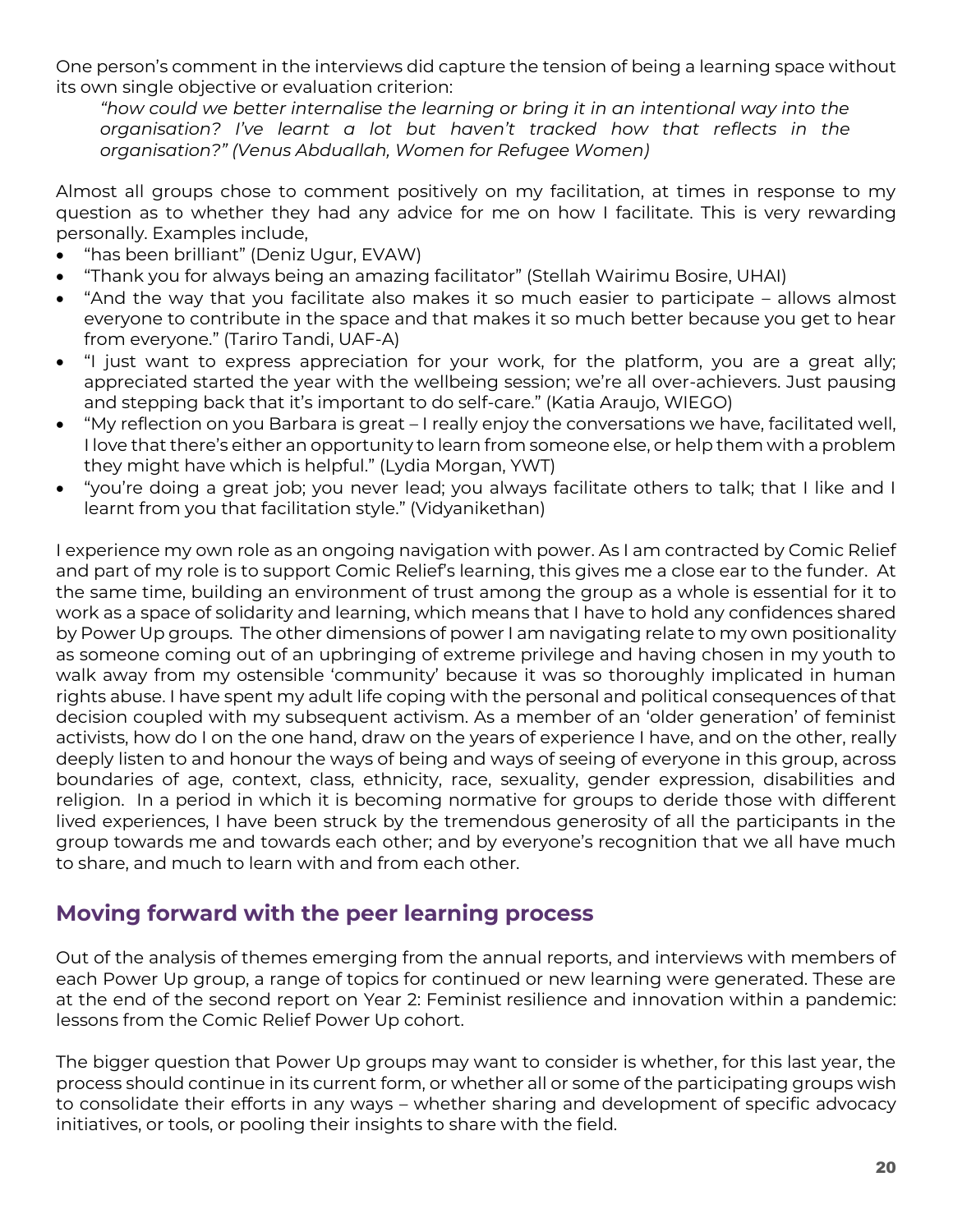### <span id="page-21-0"></span>**Whether to hold a Conference in 2022**

Only after beginning the interviews for this report was I reminded by one group about the intention to have a conference in 2022, at which point I began asking groups if they considered it a good idea. I then emailed those who I had not originally asked. I have responses from 14 out of 17 groups. All who responded, bar one that indicated in general they are not able to engage with the Power Up peer learning process<sup>1</sup>, expressed the desire to hold a conference. They articulated the purposes in a mix of ways all of which related to:

- the possibility of sharing what they have done and what they have learnt; within this, the possibility of each group choosing one intervention to demonstrate or at least present in detail to others so they might consider if and how they might pick it up;
- going more deeply into some of the issues touched on thus far;
- exploring if and how their issues are relevant to each other and their work could be more mutually reinforcing;
- potentially forming strategic partnerships for joint funding proposals or at minimum sharing information on funding sources.

Ten were keen on an in-person conference and the remaining four, while liking the idea of meeting in-person, were doubtful as to whether it would be possible given the ongoing Covid challenges. The interviews were conducted before the Omicron variant became apparent.

### <span id="page-21-1"></span>**A virtual conference?**

Some groups made suggestions as to how to move forward in the absence of a face-to-face conference.

One suggested that groups pool some of the Comic Relief resources they are holding in order to fund an appropriate digital platform for collective planning of a conference and holding that conference online.

### <span id="page-21-2"></span>**Planning process ideas**

While it goes without saying that the objectives, topics, and methods would all be co-created by participants, the 'how' of this would need a lot of thought and, should we go ahead, would be the topic of a consultation in early 2022, since groups would have to book times both for preparation and for the actual event, which would probably be in the second half of the year.

### **Issue-based groups**

Discussions with a few groups explored the possibility of establishing small working groups which would both enable those in each group to deepen their understanding of each other's experience and expertise on their topic, and to prepare a session/ event/ moment with strong content and innovative processes for the conference. Should any such groups be in the same country or region, they could consider meeting face-to-face as part of their preparations.

### **Geographic-based groups**

The question also arose as to whether in some cases, there would be value in partners working in the same country, doing a country-level event to share what they are doing and potentially

share tools or processes they are finding effective

<sup>&</sup>lt;sup>1</sup> Significantly, in the February 2022 consultations on the Year 2 reports, this organisation did identify issues they'd like to work on with others this year.